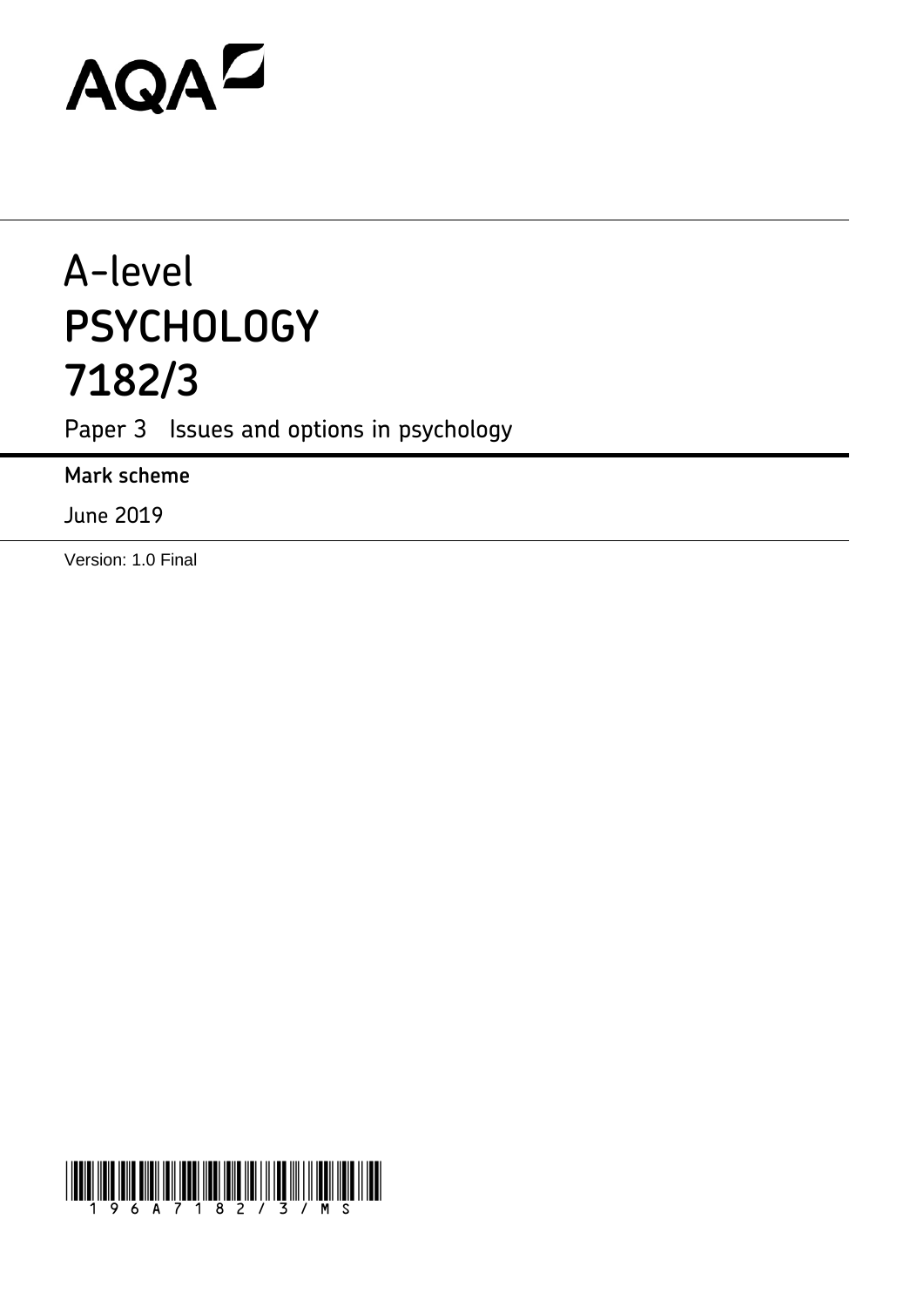Mark schemes are prepared by the Lead Assessment Writer and considered, together with the relevant questions, by a panel of subject teachers. This mark scheme includes any amendments made at the standardisation events which all associates participate in and is the scheme which was used by them in this examination. The standardisation process ensures that the mark scheme covers the students' responses to questions and that every associate understands and applies it in the same correct way. As preparation for standardisation each associate analyses a number of students' scripts. Alternative answers not already covered by the mark scheme are discussed and legislated for. If, after the standardisation process, associates encounter unusual answers which have not been raised they are required to refer these to the Lead Examiner.

It must be stressed that a mark scheme is a working document, in many cases further developed and expanded on the basis of students' reactions to a particular paper. Assumptions about future mark schemes on the basis of one year's document should be avoided; whilst the guiding principles of assessment remain constant, details will change, depending on the content of a particular examination paper.

Further copies of this mark scheme are available from aqa.org.uk

Copyright © 2019 AQA and its licensors. All rights reserved.

AQA retains the copyright on all its publications. However, registered schools/colleges for AQA are permitted to copy material from this booklet for their own internal use, with the following important exception: AQA cannot give permission to schools/colleges to photocopy any material that is acknowledged to a third party even for internal use within the centre.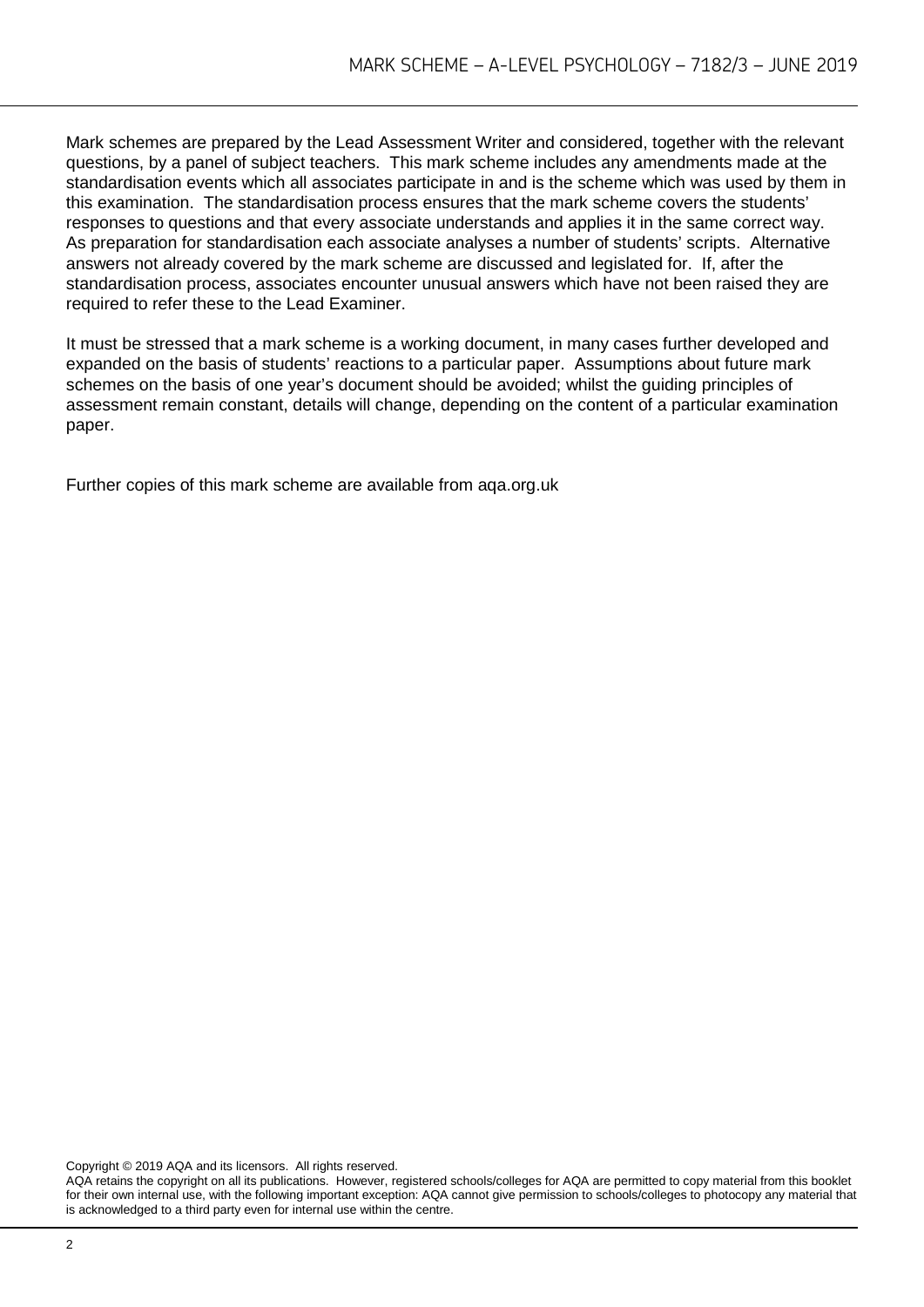### Level of response marking instructions

Level of response mark schemes are broken down into levels, each of which has a descriptor. The descriptor for the level shows the average performance for the level. There are marks in each level.

Before you apply the mark scheme to a student's answer read through the answer and annotate it (as instructed) to show the qualities that are being looked for. You can then apply the mark scheme.

#### Step 1 Determine a level

Start at the lowest level of the mark scheme and use it as a ladder to see whether the answer meets the descriptor for that level. The descriptor for the level indicates the different qualities that might be seen in the student's answer for that level. If it meets the lowest level then go to the next one and decide if it meets this level, and so on, until you have a match between the level descriptor and the answer. With practice and familiarity you will find that for better answers you will be able to quickly skip through the lower levels of the mark scheme.

When assigning a level you should look at the overall quality of the answer and not look to pick holes in small and specific parts of the answer where the student has not performed quite as well as the rest. If the answer covers different aspects of different levels of the mark scheme you should use a best fit approach for defining the level and then use the variability of the response to help decide the mark within the level, ie if the response is predominantly level 3 with a small amount of level 4 material it would be placed in level 3 but be awarded a mark near the top of the level because of the level 4 content.

#### Step 2 Determine a mark

Once you have assigned a level you need to decide on the mark. The descriptors on how to allocate marks can help with this. The exemplar materials used during standardisation will help. Answers in the standardising materials will correspond with the different levels of the mark scheme. These answers will have been awarded a mark by the Lead Examiner. You can compare the student's answer with the standardised examples to determine if it is the same standard, better or worse than the example. You can then use this to allocate a mark for the answer based on the Lead Examiner's mark on the example.

You may well need to read back through the answer as you apply the mark scheme to clarify points and assure yourself that the level and the mark are appropriate.

Indicative content in the mark scheme is provided as a guide for examiners. It is not intended to be exhaustive and you must credit other valid points. Students do not have to cover all of the points mentioned in the indicative content to reach the highest level of the mark scheme.

An answer which contains nothing of relevance to the question must be awarded no marks.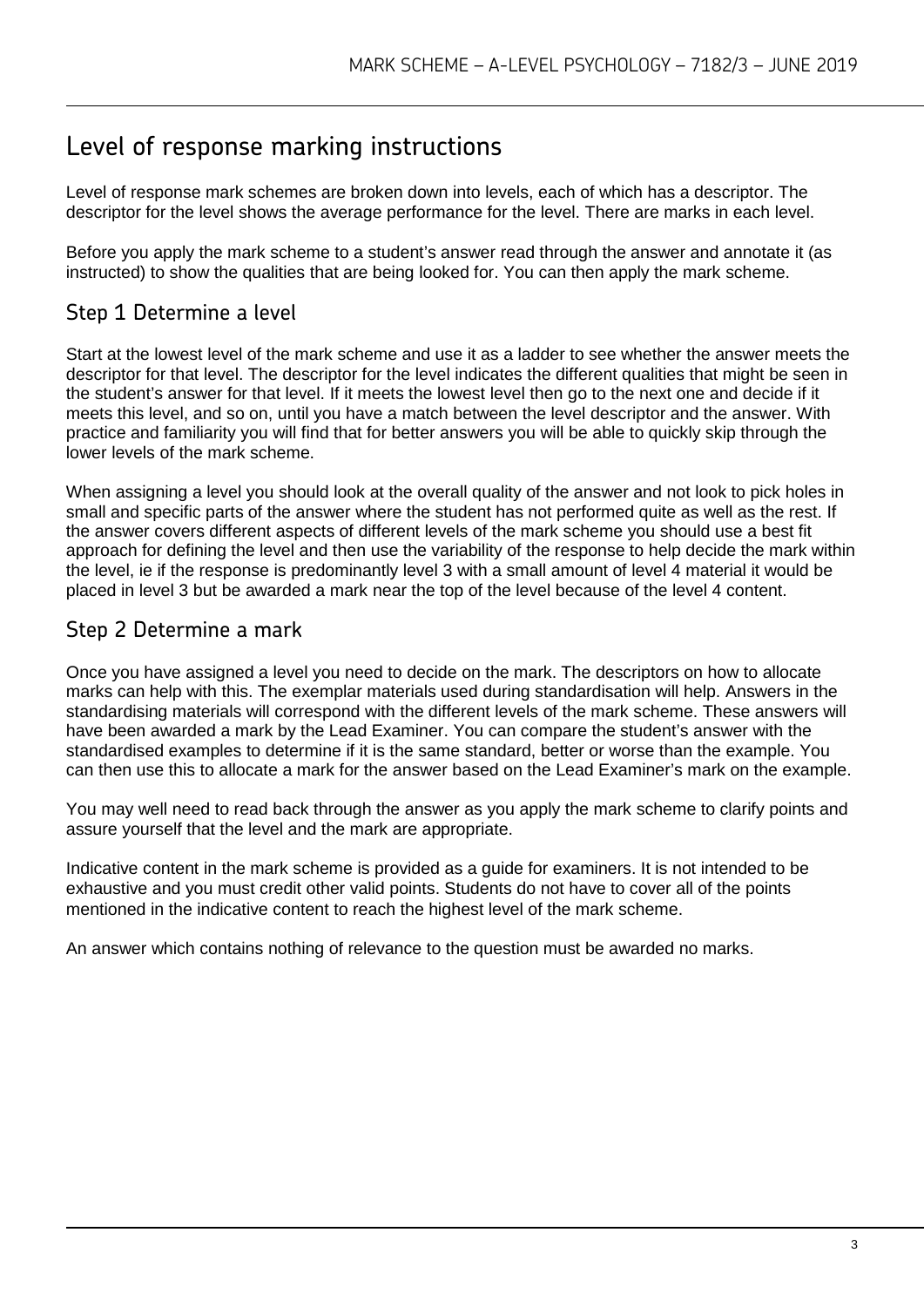## **Key to Annotations**

| <b>Annotation</b> | <b>Meaning/Use</b>                     |
|-------------------|----------------------------------------|
| 5.                | Unclear                                |
| AE                | Attempts evaluation                    |
| APP               | Application                            |
| <b>BOD</b>        | Benefit of the doubt                   |
| X                 | Cross/Incorrect                        |
| <b>EVAL</b>       | Evaluation                             |
| <b>H LINE</b>     | <b>Horizontal Line</b>                 |
| <b>IRRL</b>       | Irrelevant                             |
| KU                | Knowledge and Understanding            |
| <b>NAQ</b>        | Not answered the question              |
| <b>REP</b>        | Repeat                                 |
| <b>SEEN</b>       | Reviewed but no marks awarded          |
| <b>Tick</b>       | Correct point                          |
| <b>Tick Plus</b>  | Development of point                   |
| Dis               | <b>DIS</b>                             |
| <b>DNF</b>        | Does not follow                        |
| <b>ELAB</b>       | Elaboration                            |
| GP                | Good point                             |
| <b>JUST</b>       | level or point just awarded            |
| LF                | Loses focus                            |
| REL?              | Relevance                              |
| <b>RQ</b>         | <b>Repeats Question</b>                |
| VAGU              | Indicates that the point made is vague |
| VL                | Very limited                           |
| <b>WEAK</b>       | Indicates that the point made is weak  |
| On Page comment   | On Page Comment                        |
| Off Page comment  | Off Page comment                       |
| Highlight         | Highlight                              |
|                   |                                        |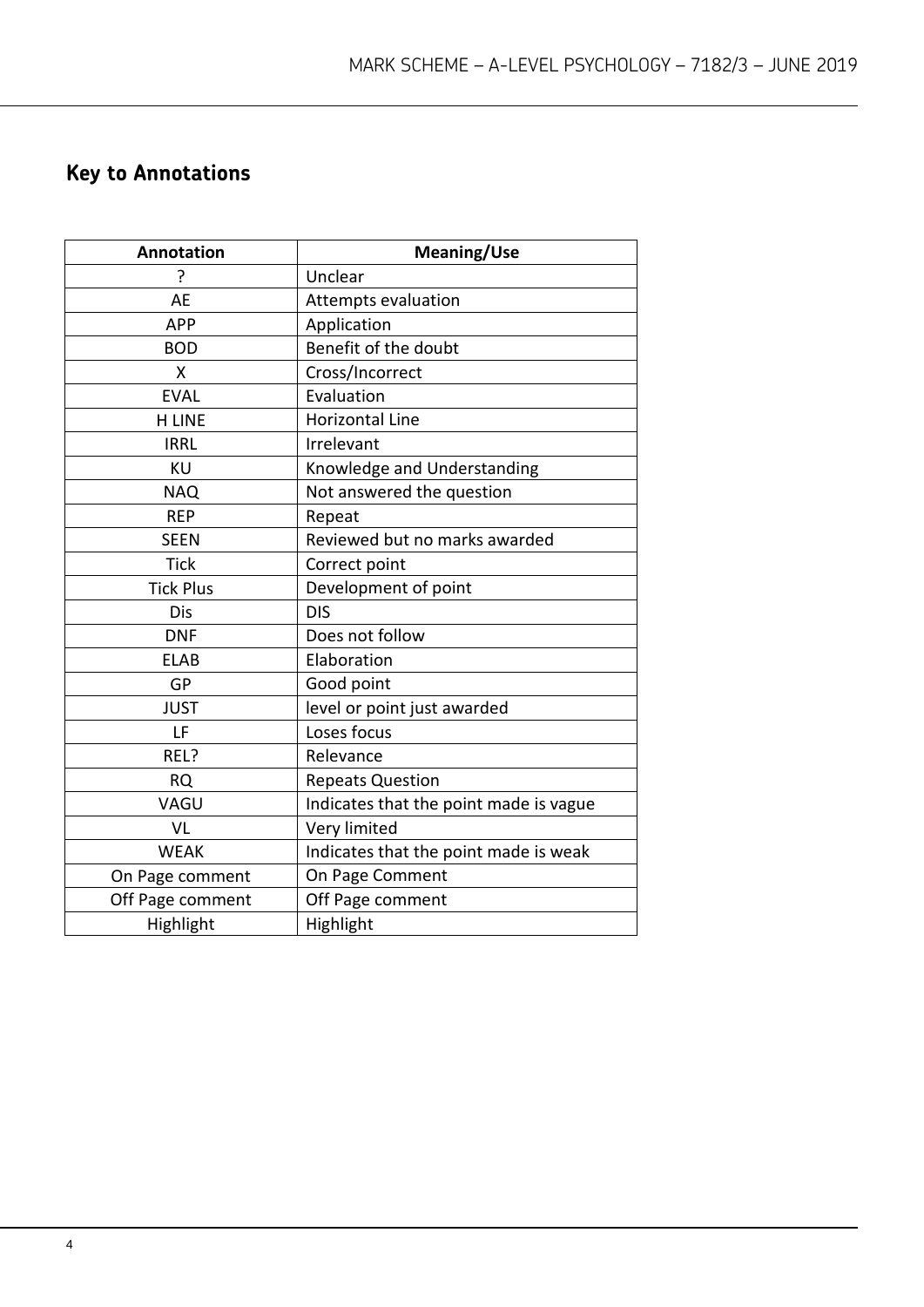#### **Section A**

#### **Issues and debates in Psychology**

**0** | **1** | Explain what psychologists mean by socially sensitive research.

#### **Marks for this question: AO1 = 2**

**2 marks** for a clear, coherent explanation with some elaboration **1 mark** for a limited/muddled explanation which could apply to any research

#### **Possible content:**

- where the topic area and/or group studied can have implications for society/certain groups in society
- potentially leading to a change in, or justification for, the way these groups are treated/perceived

Can credit the above points embedded in an example. Can credit positive implications as well as negative.

**0 2** Referring to the text above, explain what is meant by a paradigm shift.

**[4 marks]**

**[2 marks]**

#### **Marks for this question: AO2 = 4**

| Level          | <b>Marks</b> | <b>Description</b>                                                                                                                                                             |
|----------------|--------------|--------------------------------------------------------------------------------------------------------------------------------------------------------------------------------|
| $\overline{2}$ | $3 - 4$      | Explanation of a paradigm shift is clear and accurate. Application to the text is<br>appropriate. The answer is generally coherent with effective use of terminology.          |
|                | $1 - 2$      | Explanation of a paradigm shift is limited/partial. Application may be limited. The<br>answer may lack coherence. Use of terminology may be either absent or<br>inappropriate. |
|                | 0            | No relevant content.                                                                                                                                                           |

#### **Possible content:**

- a paradigm is a set of shared assumptions/beliefs about how behaviour/thought is studied/explained eg a focus on causal explanations of behaviour
- a shift occurs where members of a scientific community change from one established way of explaining/studying a behaviour/thought to a new way, due to new/contradictory evidence eg shifting focus from cause to free will.
- this shift leads to a 'scientific revolution' eg the cognitive revolution in the 1970s and the current emphasis on cognitive neuroscience.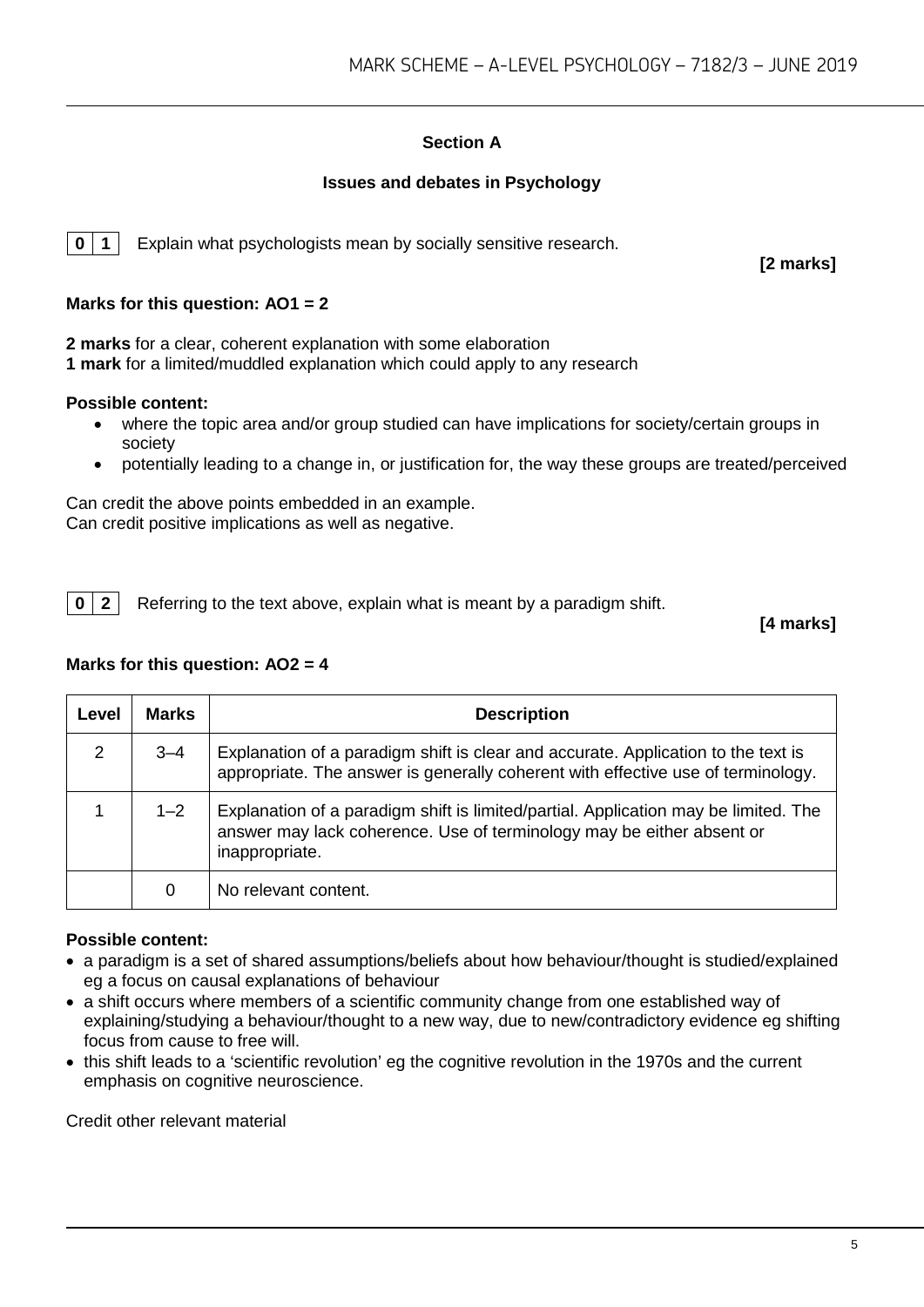**0 3** Which **two** of the following are examples of ethnocentrism? Write the **two** correct letters in your answer book.

When a Chinese researcher:

**[2 marks]**

#### **Marks for this question: AO2 = 2**

**C** expects people from other countries to behave in the same way as people from China. **D** thinks that people from China are superior to people from other countries.

Only credit the first two letters given.

**0 4** Discuss the nature-nurture debate in psychology.

**[16 marks]**

#### **Marks for this question: AO1 = 6 and AO3 = 10**

| Level         | <b>Marks</b> | <b>Description</b>                                                                                                                                                                                                                                                                    |
|---------------|--------------|---------------------------------------------------------------------------------------------------------------------------------------------------------------------------------------------------------------------------------------------------------------------------------------|
| 4             | $13 - 16$    | Knowledge of the nature-nurture debate is accurate and generally well detailed.<br>Discussion is thorough and effective. Minor detail and/or expansion of argument<br>is sometimes lacking. The answer is clear, coherent and focused. Specialist<br>terminology is used effectively. |
| 3             | $9 - 12$     | Knowledge of the nature-nurture debate is evident but there are occasional<br>inaccuracies/omissions. Discussion is mostly effective. The answer is mostly<br>clear and organised but occasionally lacks focus. Specialist terminology is used<br>appropriately.                      |
| $\mathcal{P}$ | $5 - 8$      | Limited knowledge of the nature-nurture debate present. Focus is mainly on<br>description. Any discussion is of limited effectiveness. The answer lacks clarity,<br>accuracy and organisation in places. Specialist terminology is used<br>inappropriately on occasions.              |
|               | $1 - 4$      | Knowledge of the nature-nurture debate is very limited. Discussion is limited,<br>poorly focused or absent. The answer as a whole lacks clarity, has many<br>inaccuracies and is poorly organised. Specialist terminology is either absent or<br>inappropriately used.                |
|               | 0            | No relevant content.                                                                                                                                                                                                                                                                  |

#### **Possible content:**

- debate about the relative importance of heredity and environment in determining behaviour
- nature view assumes heredity is more influential
- nurture view assumes environment and experience is more influential
- nature side of the debate is founded in nativist theory that knowledge/abilities are innate
- nurture side of the debate is founded in empiricist theory that knowledge derives from learning and experience – Locke's view of the mind as a 'tabula rasa' or blank slate on which experiences are to be written
- knowledge of interactionism.

Credit knowledge of the debate embedded in examples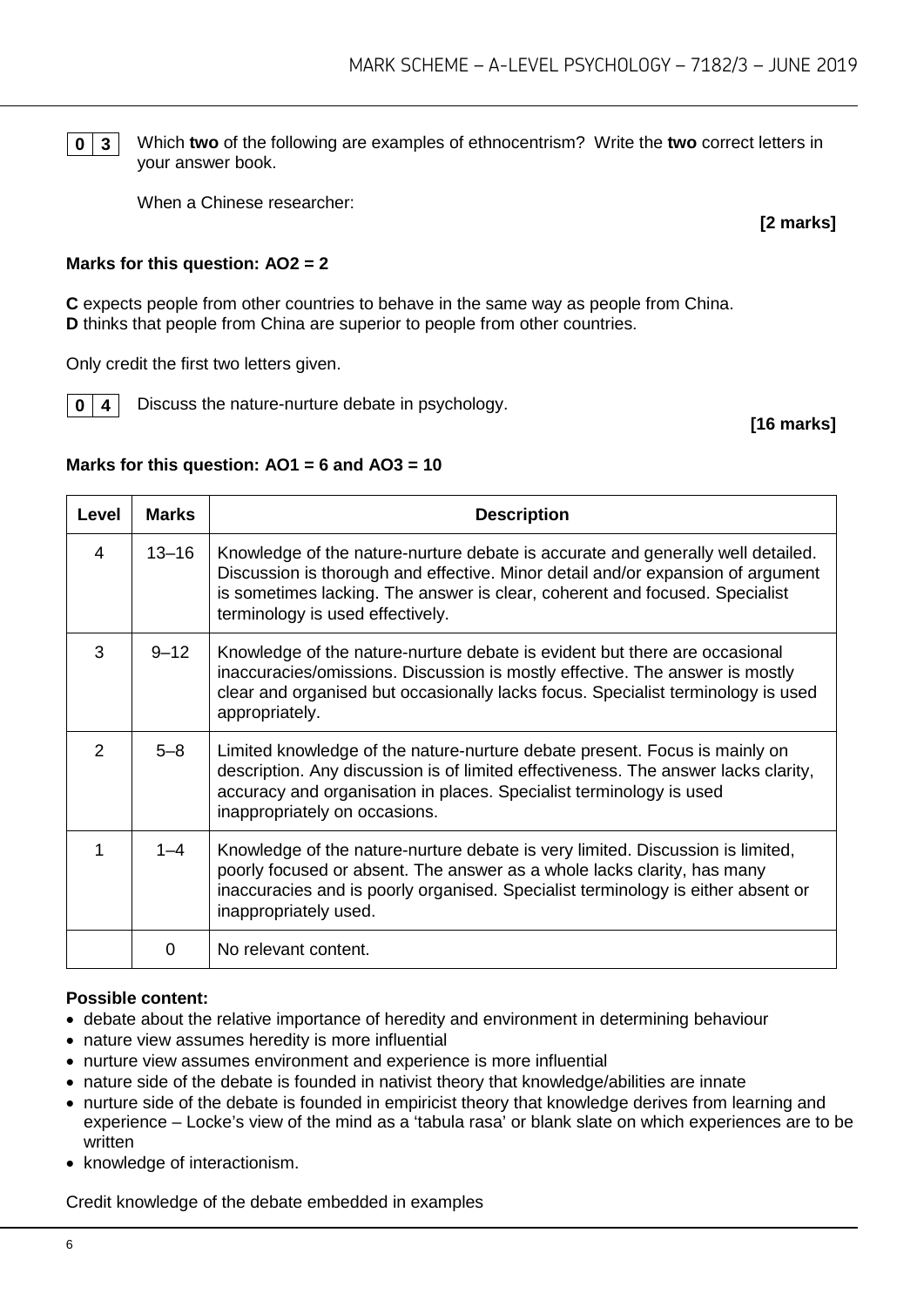#### **Possible discussion points:**

- use of evidence to support/contradict each side of the argument, eg twin evidence, adoption studies, studies of learning
- links with broad approaches and other debates, eg evidence from biological psychology re effects of neurotransmitters on behaviour
- implications of accepting nature or nurture as the primary driver of behaviour
- discussion in the light of the alternative interactionist view
- role of epigenetics influence of experiences of previous generations on our genetic code/DNA
- Plomin's theory about niche-picking
- use of material from various topics to support argument.
- credit discussion of treatments only where clearly linked to causes/origins of behaviour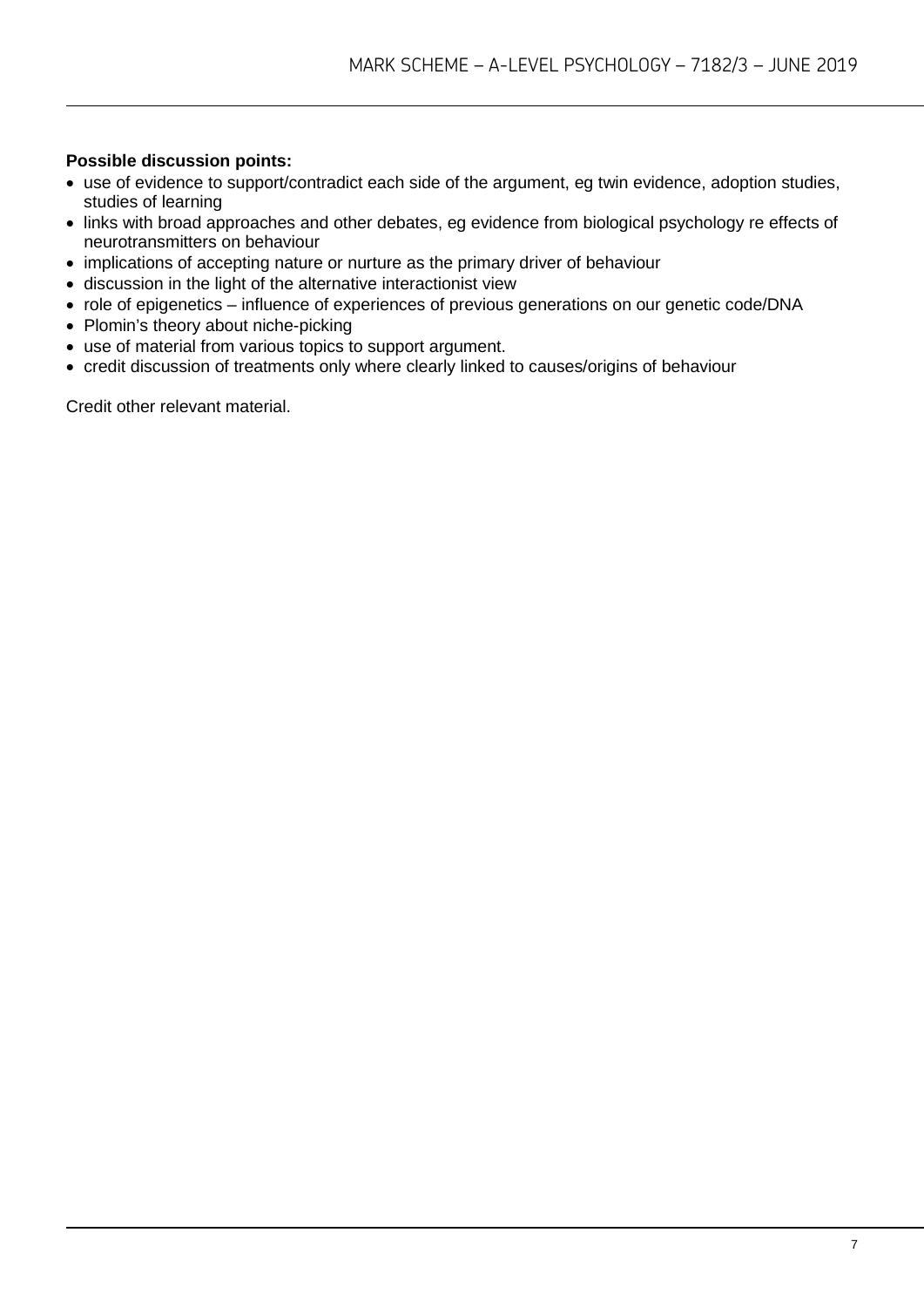#### **Section B**

#### **Relationships**

**0 5** Outline and briefly discuss the relationship between sexual selection and human reproductive behaviour.

**[8 marks]**

#### **Marks for this question: AO1 = 3 and AO3 = 5**

| Level          | <b>Marks</b> | <b>Description</b>                                                                                                                                                                                                                                                                                                            |
|----------------|--------------|-------------------------------------------------------------------------------------------------------------------------------------------------------------------------------------------------------------------------------------------------------------------------------------------------------------------------------|
| 4              | $7 - 8$      | Outline of the relationship between sexual selection and human reproductive<br>behaviour is accurate with some detail. Discussion is thorough and effective.<br>Minor detail and/or expansion of argument is sometimes lacking. The answer is<br>clear, coherent and focused. Specialist terminology is used effectively.     |
| 3              | $5 - 6$      | Outline of the relationship between sexual selection and human reproductive<br>behaviour is evident but there are occasional inaccuracies/omissions.<br>Discussion is mostly effective. The answer is mostly clear and organised but<br>occasionally lacks focus. Specialist terminology is used appropriately.               |
| $\overline{2}$ | $3 - 4$      | Limited outline of the relationship between sexual selection and human<br>reproductive behaviour is present. Focus is mainly on description. Any<br>discussion is of limited effectiveness. The answer lacks clarity, accuracy and<br>organisation in places. Specialist terminology is used inappropriately on<br>occasions. |
| 1              | $1 - 2$      | Outline of the relationship between sexual selection and human reproductive<br>behaviour is very limited. Discussion is limited, poorly focused or absent. The<br>answer as a whole lacks clarity, has many inaccuracies and is poorly organised.<br>Specialist terminology is either absent or inappropriately used.         |
|                | 0            | No relevant content.                                                                                                                                                                                                                                                                                                          |

#### **Possible content:**

- traits that increase reproductive success, eg strength, height, aggression, wide hips etc confer an evolutionary advantage
- individuals with these traits are more likely to survive and pass on the genes responsible
- inter-sexual selection where traits increase 'attractiveness' and/or induce members of the opposite sex to mate with them e.g. sexual selection via female mate choice eg males show good genes/resources, females show youth/fertility
- intra-sexual selection where traits allow an individual to compete with members of the same sex for access to mating opportunities e.g. male competition
- anisogamy differences in male/female sex cells result in different strategies for reproductive success
- human reproductive strategies male courtship rituals, mate guarding, sneak copulation; female sexy sons hypothesis (Fisher), preference for long courtship.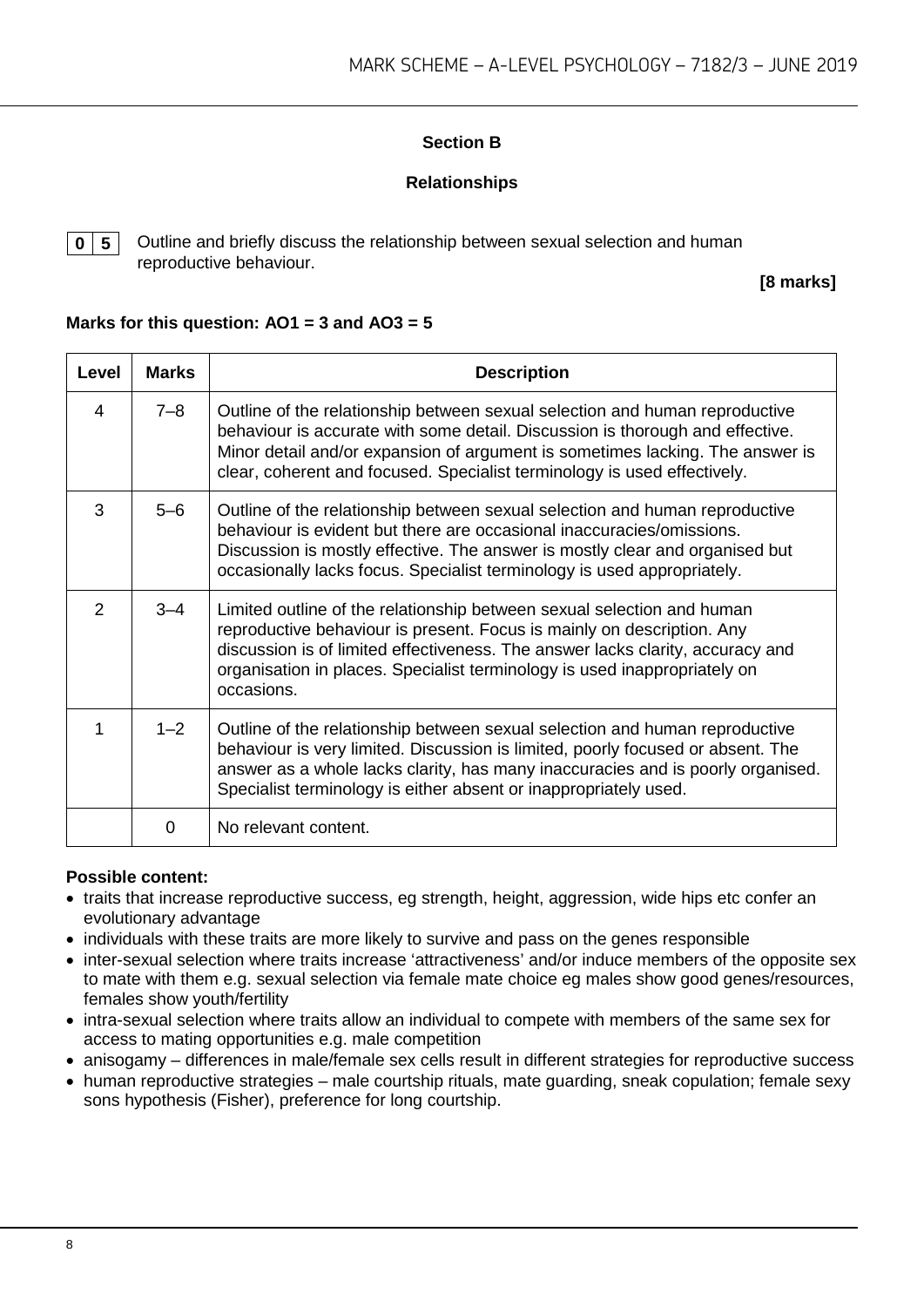#### **Possible discussion points:**

- sound scientific basis founded on evolutionary theory
- problems with evolutionary explanations falsifiability, pseudoscientific
- consistent with anisogamy differences in male and female sex cells; women must use their gametes wisely; men have many gametes so can be less choosy
- supporting evidence, eg Clark and Hatfield (1989) female choosiness; Pawlowski & Dunbar older women disguise age to appear fertile (1999)
- not as relevant to today's society influence of changes in social attitudes and expectations, eg women now less dependent than previous generations so male resources are less important
- not consistent with male preference for 'the older woman'
- more difficult to apply to non-heterosexual relationships.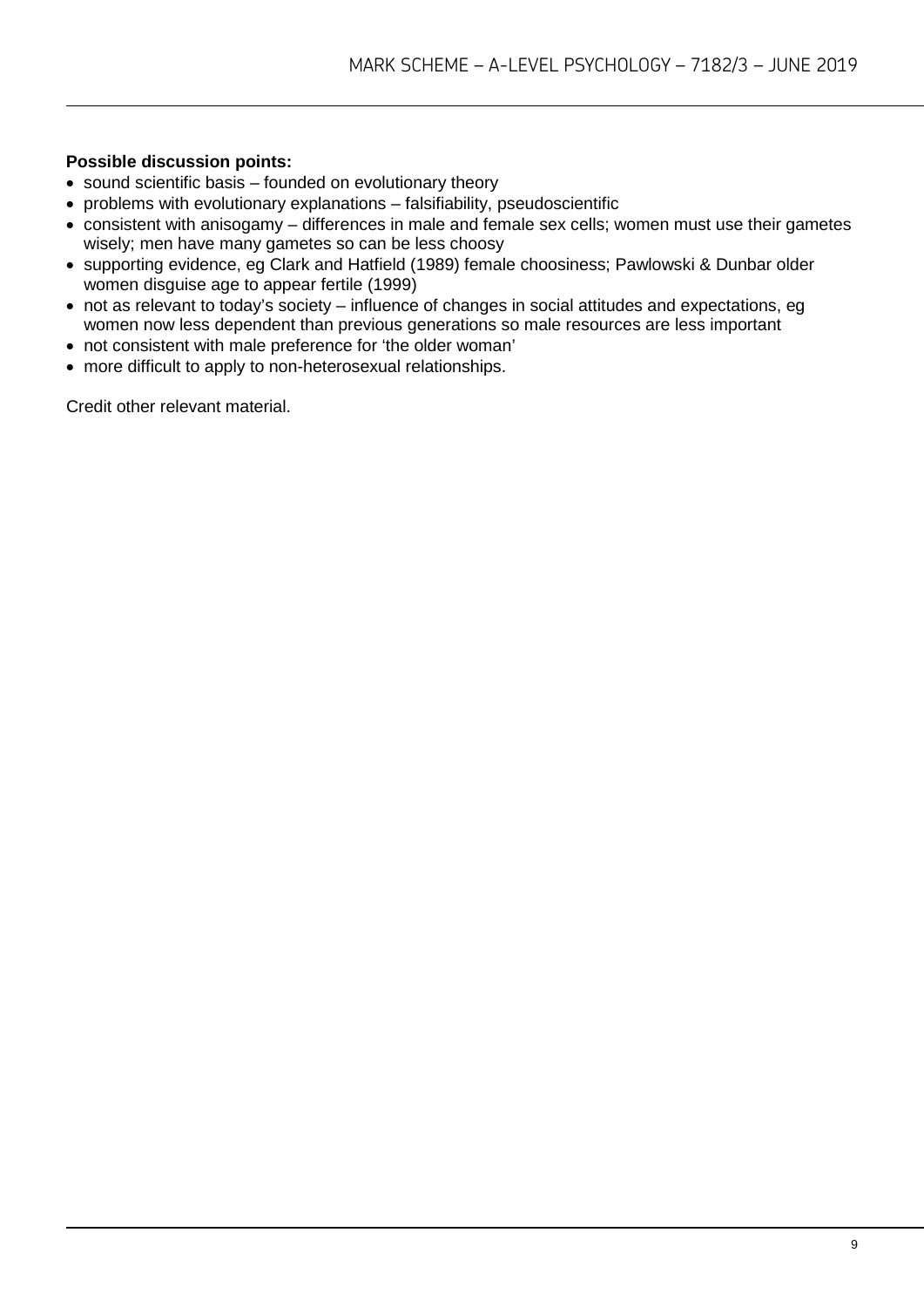**0 6** Describe and evaluate the social exchange theory of romantic relationships.

**[16 marks]**

#### **Marks for this question: AO1 = 6 and AO3 = 10**

| Level          | <b>Marks</b> | <b>Description</b>                                                                                                                                                                                                                                                                                           |
|----------------|--------------|--------------------------------------------------------------------------------------------------------------------------------------------------------------------------------------------------------------------------------------------------------------------------------------------------------------|
| 4              | $13 - 16$    | Knowledge of social exchange theory of romantic relationships is accurate and<br>generally well detailed. Evaluation is thorough and effective. Minor detail and/or<br>expansion of argument is sometimes lacking. The answer is clear, coherent and<br>focused. Specialist terminology is used effectively. |
| 3              | $9 - 12$     | Knowledge of social exchange theory of romantic relationships is evident but<br>there are occasional inaccuracies/omissions. Evaluation is mostly effective. The<br>answer is mostly clear and organised but occasionally lacks focus. Specialist<br>terminology is used appropriately.                      |
| $\overline{2}$ | $5 - 8$      | Limited knowledge of social exchange theory of romantic relationships is<br>present. Focus is mainly on description. Any evaluation is of limited<br>effectiveness. The answer lacks clarity, accuracy and organisation in places.<br>Specialist terminology is used inappropriately on occasions.           |
| 1              | $1 - 4$      | Knowledge of social exchange theory of romantic relationships is very limited.<br>Evaluation is limited, poorly focused or absent. The answer as a whole lacks<br>clarity, has many inaccuracies and is poorly organised. Specialist terminology is<br>either absent or inappropriately used.                |
|                | 0            | No relevant content.                                                                                                                                                                                                                                                                                         |

#### **Possible content:**

- an economic theory of romantic relationships
- considers how partners exchange rewards and costs
- assumes that those who offer rewards are attractive and those who are perceived to involve great cost are less attractive
- Thibaut and Kelley's 4-stage model sampling, bargaining, commitment, institutionalisation
- uses comparison level and comparison level alternatives
- predicts that relationships that benefit both parties will succeed whereas relationships that are imbalanced will fail.

#### **Possible evaluation points:**

- use of evidence to support or contradict the theory
- assumes people make rational and calculated decisions about romantic relationships
- can account for individual differences in attraction as different people will perceive certain rewards and costs differently
- explains maintenance better than initial attraction as time goes on costs become more evident
- oversimplifies complex human romantic relationships does not account for selfless behaviour
- comparison with Rusbult's elaboration of the theory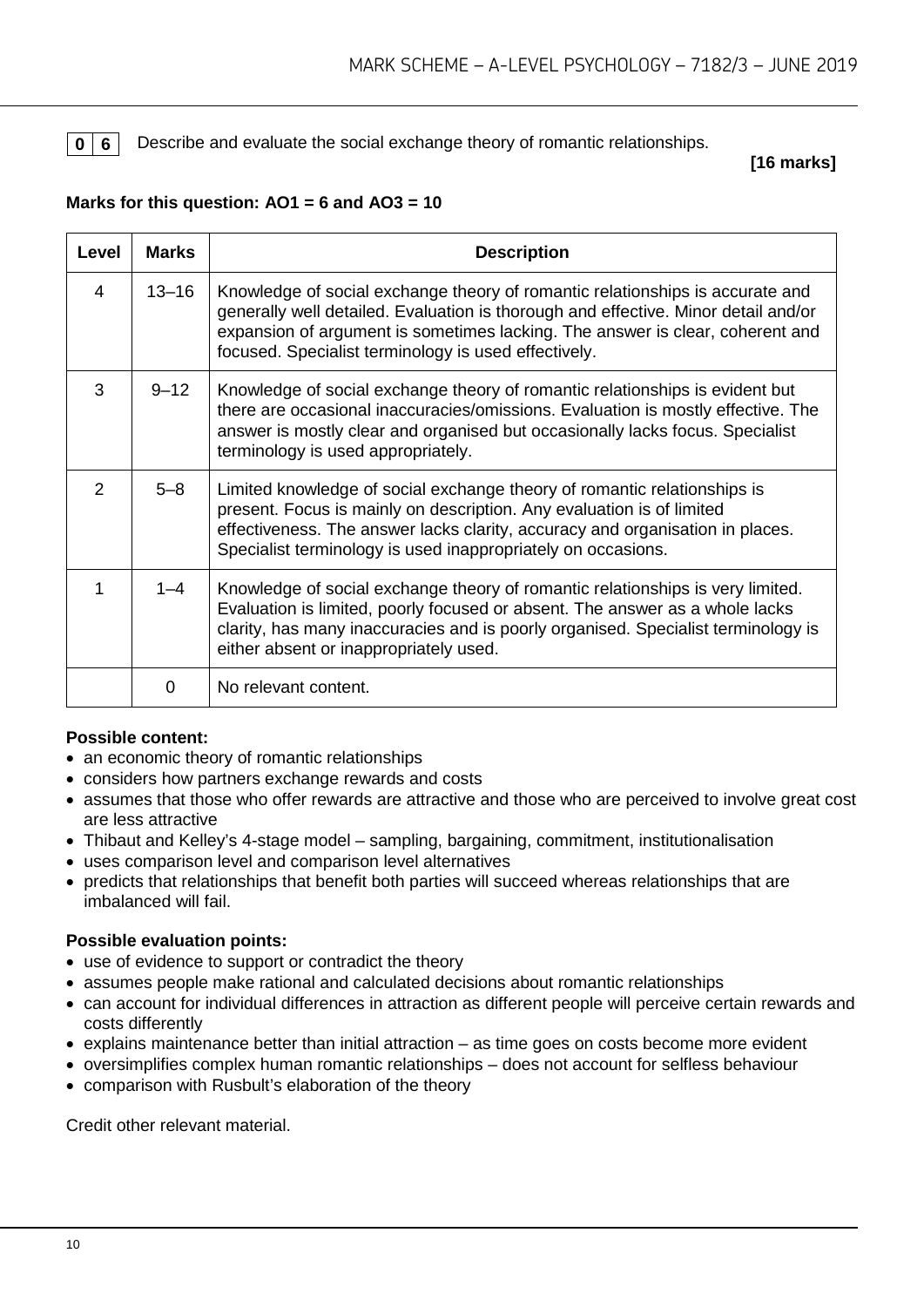#### **Section B**

#### **Gender**

**0 7** Outline and briefly discuss Freud's theory of the Oedipus complex as an explanation for gender development in boys.

**[8 marks]**

#### **Marks for this question: AO1 = 3 and AO3 = 5**

| Level         | <b>Marks</b> | <b>Description</b>                                                                                                                                                                                                                                                                                                                        |
|---------------|--------------|-------------------------------------------------------------------------------------------------------------------------------------------------------------------------------------------------------------------------------------------------------------------------------------------------------------------------------------------|
| 4             | $7 - 8$      | Outline of Freud's theory of the Oedipus complex as an explanation for gender<br>development in boys is accurate with some detail. Discussion is thorough and<br>effective. Minor detail and/or expansion of argument is sometimes lacking. The<br>answer is clear, coherent and focused. Specialist terminology is used effectively.     |
| 3             | $5-6$        | Outline of Freud's theory of the Oedipus complex as an explanation for gender<br>development in boys is evident but there are occasional inaccuracies/omissions.<br>Discussion is mostly effective. The answer is mostly clear and organised but<br>occasionally lacks focus. Specialist terminology is used appropriately.               |
| $\mathcal{P}$ | $3 - 4$      | Limited outline of Freud's theory of the Oedipus complex as an explanation for<br>gender development in boys is present. Focus is mainly on description. Any<br>discussion is of limited effectiveness. The answer lacks clarity, accuracy and<br>organisation in places. Specialist terminology is used inappropriately on<br>occasions. |
| 1             | $1 - 2$      | Outline of Freud's theory of the Oedipus complex as an explanation for gender<br>development in boys is very limited. Discussion is limited, poorly focused or<br>absent. The answer as a whole lacks clarity, has many inaccuracies and is<br>poorly organised. Specialist terminology is either absent or inappropriately used.         |
|               | 0            | No relevant content.                                                                                                                                                                                                                                                                                                                      |

#### **Possible content:**

- unconscious process which occurs during the phallic stage of development (approximately 4–5 years)
- young boy has feelings for mother, experiences castration anxiety, fears castration by father, the aggressor
- boy resolves the internal conflict through identification with aggressor, the father
- as a consequence of conflict resolution the boy internalises the male role and adopts male-related behaviours and attitudes of his father.

#### **Possible discussion points:**

- use of evidence to support/contradict Freud's Oedipus complex, eg evidence of 'typical' gender development in boys from 'gender atypical' households
- status of Freud's case study evidence, eg interpretation of Little Hans
- lack of testability Oedipus complex is unconscious therefore not falsifiable
- inability to explain continuing gender development beyond age 4/5 years
- contrast with other explanations eg (cognitive, biological, the influence of social factors (SLT).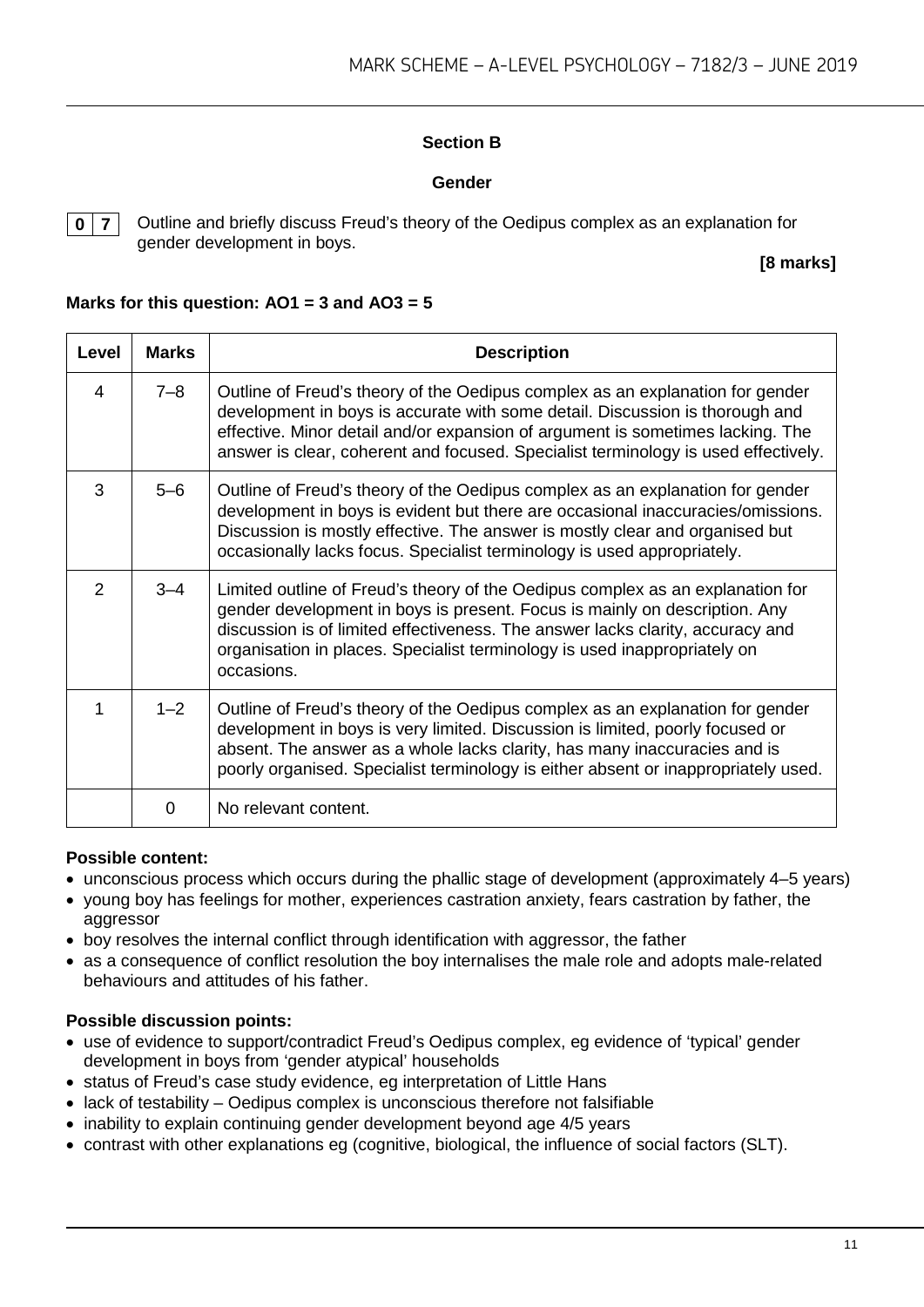#### **0** 8 Describe and evaluate Kohlberg's explanation for gender development.

**[16 marks]**

#### **Marks for this question: AO1 = 6 and AO3 = 10**

| Level         | <b>Marks</b> | <b>Description</b>                                                                                                                                                                                                                                                                                        |
|---------------|--------------|-----------------------------------------------------------------------------------------------------------------------------------------------------------------------------------------------------------------------------------------------------------------------------------------------------------|
| 4             | $13 - 16$    | Knowledge of Kohlberg's explanation for gender development is accurate and<br>generally well detailed. Evaluation is thorough and effective. Minor detail and/or<br>expansion of argument is sometimes lacking. The answer is clear, coherent and<br>focused. Specialist terminology is used effectively. |
| 3             | $9 - 12$     | Knowledge of Kohlberg's explanation for gender development is evident but<br>there are occasional inaccuracies/omissions. Evaluation is mostly effective. The<br>answer is mostly clear and organised but occasionally lacks focus. Specialist<br>terminology is used appropriately.                      |
| $\mathcal{P}$ | $5 - 8$      | Limited knowledge of Kohlberg's explanation for gender development is present.<br>Focus is mainly on description. Any evaluation is of limited effectiveness. The<br>answer lacks clarity, accuracy and organisation in places. Specialist terminology<br>is used inappropriately on occasions.           |
| 1             | $1 - 4$      | Knowledge of Kohlberg's explanation for gender development is very limited.<br>Evaluation is limited, poorly focused or absent. The answer as a whole lacks<br>clarity, has many inaccuracies and is poorly organised. Specialist terminology is<br>either absent or inappropriately used.                |
|               | 0            | No relevant content.                                                                                                                                                                                                                                                                                      |

#### **Possible content:**

- cognitive theory of gender development
- stages: identity/labelling (awareness of own gender), stability (understanding of (own) gender as fixed over time), constancy/consistency (understanding that gender is unchanged despite changes in outward appearance or context)
- approximate ages attached to Kohlberg's stages
- child actively constructs his/her own understanding of gender through experience
- processes that drive transition through the stages, eg maturation, socialisation, lessening egocentrism
- once constancy is achieved child seeks out same sex role models.

#### **Possible evaluation points:**

- sensible focus on cognition as opposed to outward behaviour
- use of evidence to support Kohlberg's stages, eg Slaby and Frey (1975)
- support for universality through cross cultural findings
- contradictory evidence, eg findings that same-sex playmate preference occurs before gender identity stage
- theories can describe development of understanding but not explain it
- cannot easily explain why boys show stronger sex-typing than girls
- comparison with other explanations, eg gender schema theory, biological explanations.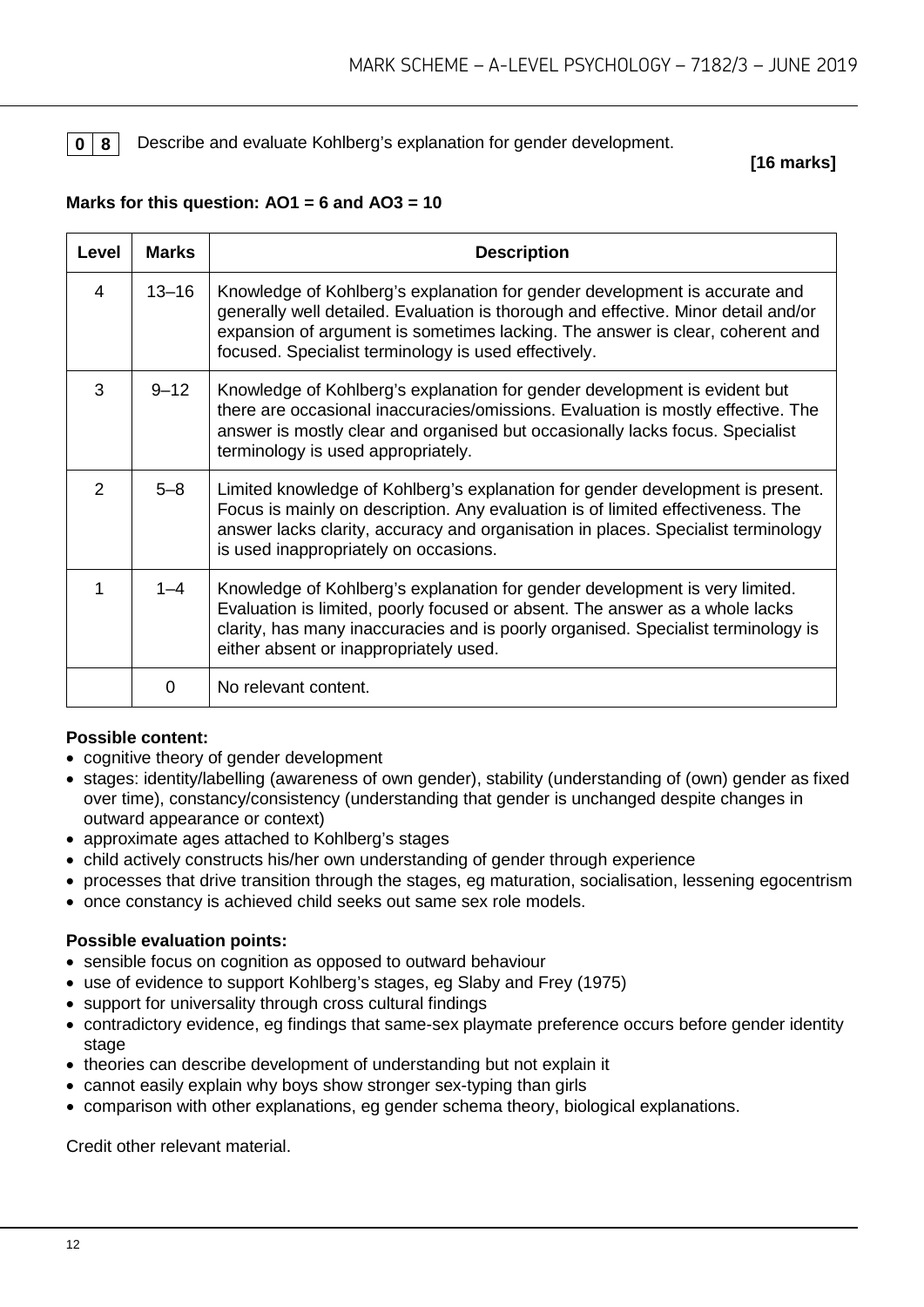#### **Section B**

#### **Cognition and development**

**0 9** Outline and briefly discuss the role of the mirror neuron system in social cognition.

**[8 marks]**

#### **Marks for this question: AO1 = 3 and AO3 = 5**

| Level          | <b>Marks</b> | <b>Description</b>                                                                                                                                                                                                                                                                                       |
|----------------|--------------|----------------------------------------------------------------------------------------------------------------------------------------------------------------------------------------------------------------------------------------------------------------------------------------------------------|
| $\overline{4}$ | $7 - 8$      | Outline of the role of the mirror neuron system in social cognition is accurate with<br>some detail. Discussion is thorough and effective. Minor detail and/or expansion<br>of argument is sometimes lacking. The answer is clear, coherent and focused.<br>Specialist terminology is used effectively.  |
| 3              | $5 - 6$      | Outline of the role of the mirror neuron system in social cognition is evident but<br>there are occasional inaccuracies/omissions. Discussion is mostly effective. The<br>answer is mostly clear and organised but occasionally lacks focus. Specialist<br>terminology is used appropriately.            |
| $\overline{2}$ | $3 - 4$      | Limited outline of the role of the mirror neuron system in social cognition is<br>present. Focus is mainly on description. Any discussion is of limited<br>effectiveness. The answer lacks clarity, accuracy and organisation in places.<br>Specialist terminology is used inappropriately on occasions. |
| 1              | $1 - 2$      | Outline of the role of the mirror neuron system in social cognition is very limited.<br>Discussion is limited, poorly focused or absent. The answer as a whole lacks<br>clarity, has many inaccuracies and is poorly organised. Specialist terminology is<br>either absent or inappropriately used.      |
|                | 0            | No relevant content.                                                                                                                                                                                                                                                                                     |

#### **Possible content:**

- believed to be responsible for human ability to share understanding of intention and emotional experience
- brain cells that are activated when we observe actions carried out by another person
- cell activation is the same as if we had carried out the action ourselves
- links with work on social understanding, eg perspective taking, theory of mind, and empathy
- deficits in social cognition may be linked to problems in mirror neuron function
- investigated using scanning techniques certain areas thought to be rich in mirror neurons include pars opercularis and Brodmann's area of the frontal lobe.

#### **Possible discussion points:**

- mirror neuron system could be fundamental to the development of human society
- might explain social understanding, eg perspective taking and theory of mind so deficits in social cognition may be linked to problems in mirror neuron function
- existence is controversial individual cells can only be identified by their function
- scanning studies which do not locate/identify individual cells, just activity in an area/region
- some evidence of impaired mirror neuron activity in cases of autistic spectrum disorder (Hadjikhani 2007, Dapretto 2006)
- critics they may just be a by-product of social interaction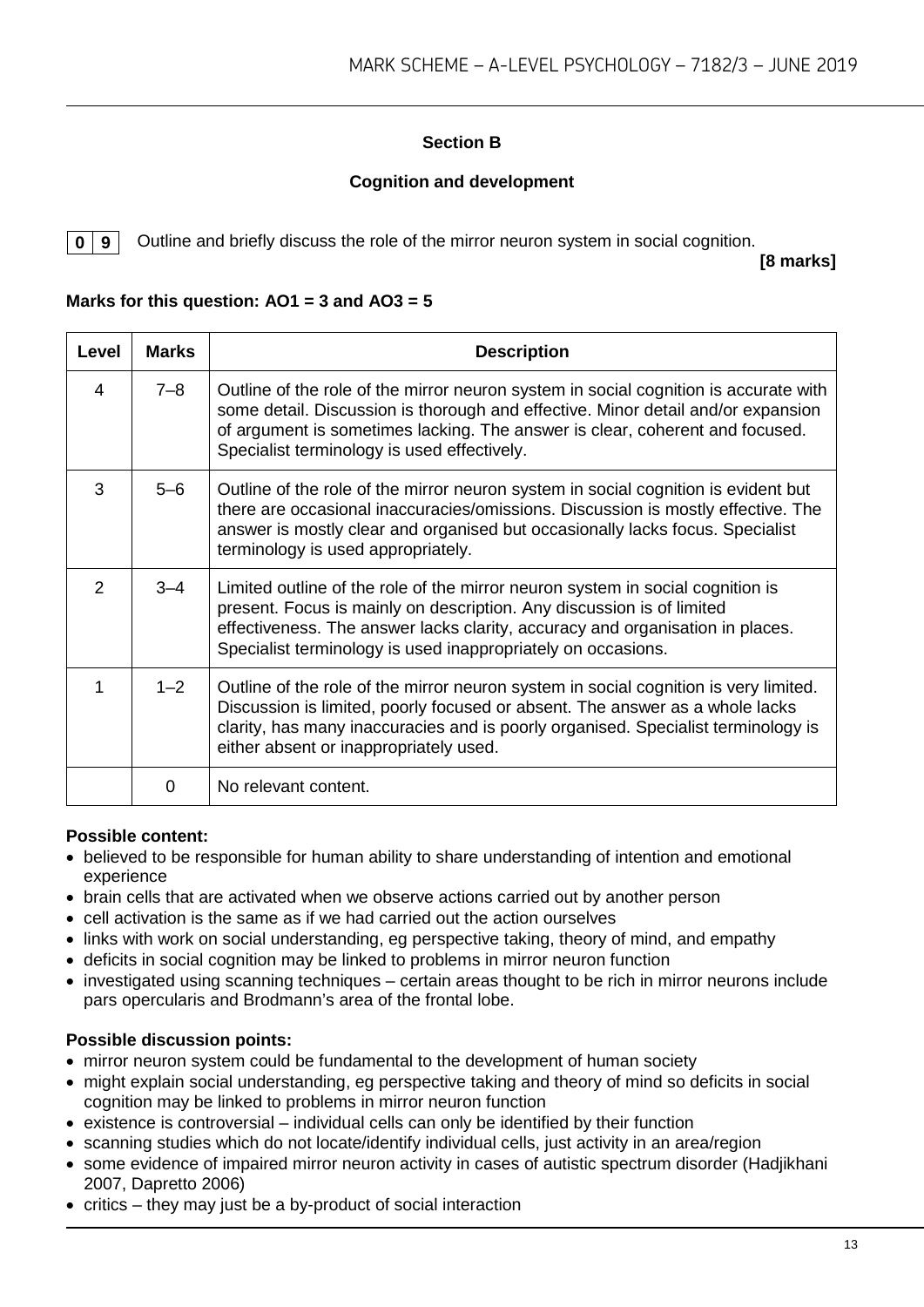• links with broader issues, eg determinism.

Credit other relevant material.



**1 0** Describe and evaluate Piaget's research in relation to the pre-operational stage of intellectual development.

#### **[16 marks]**

#### **Marks for this question: AO1 = 6 and AO3 = 10**

| Level          | <b>Marks</b> | <b>Description</b>                                                                                                                                                                                                                                                                                                                                    |
|----------------|--------------|-------------------------------------------------------------------------------------------------------------------------------------------------------------------------------------------------------------------------------------------------------------------------------------------------------------------------------------------------------|
| 4              | $13 - 16$    | Knowledge of Piaget's research in relation to the pre-operational stage of<br>intellectual development is accurate and generally well detailed. Evaluation is<br>thorough and effective. Minor detail and/or expansion of argument is sometimes<br>lacking. The answer is clear, coherent and focused. Specialist terminology is<br>used effectively. |
| 3              | $9 - 12$     | Knowledge of Piaget's research in relation to the pre-operational stage of<br>intellectual development is evident but there are occasional<br>inaccuracies/omissions. Evaluation is mostly effective. The answer is mostly<br>clear and organised but occasionally lacks focus. Specialist terminology is used<br>appropriately.                      |
| $\overline{2}$ | $5 - 8$      | Limited knowledge of Piaget's research in relation to the pre-operational stage of<br>intellectual development is present. Focus is mainly on description. Any<br>evaluation is of limited effectiveness. The answer lacks clarity, accuracy and<br>organisation in places. Specialist terminology is used inappropriately on<br>occasions.           |
| 1              | $1 - 4$      | Knowledge of Piaget's research in relation to the pre-operational stage of<br>intellectual development is very limited. Evaluation is limited, poorly focused or<br>absent. The answer as a whole lacks clarity, has many inaccuracies and is<br>poorly organised. Specialist terminology is either absent or inappropriately used.                   |
|                | 0            | No relevant content.                                                                                                                                                                                                                                                                                                                                  |

#### **Possible content:**

- the second stage of Piaget's theory of intellectual development that occurs around the ages of 2–7 years
- subdivided into the pre-conceptual (2–4) and intuitive stages (4–7)
- at this stage, the child's understanding is governed by outward appearances
- child cannot perform logical mental operations, eg reversibility tasks
- child has difficulty with centration, seriation, conservation, class inclusion, and is egocentric
- knowledge of Piagetian experiments relevant to the pre-operational stage, eg the 3 mountains task and the beaker conservation task.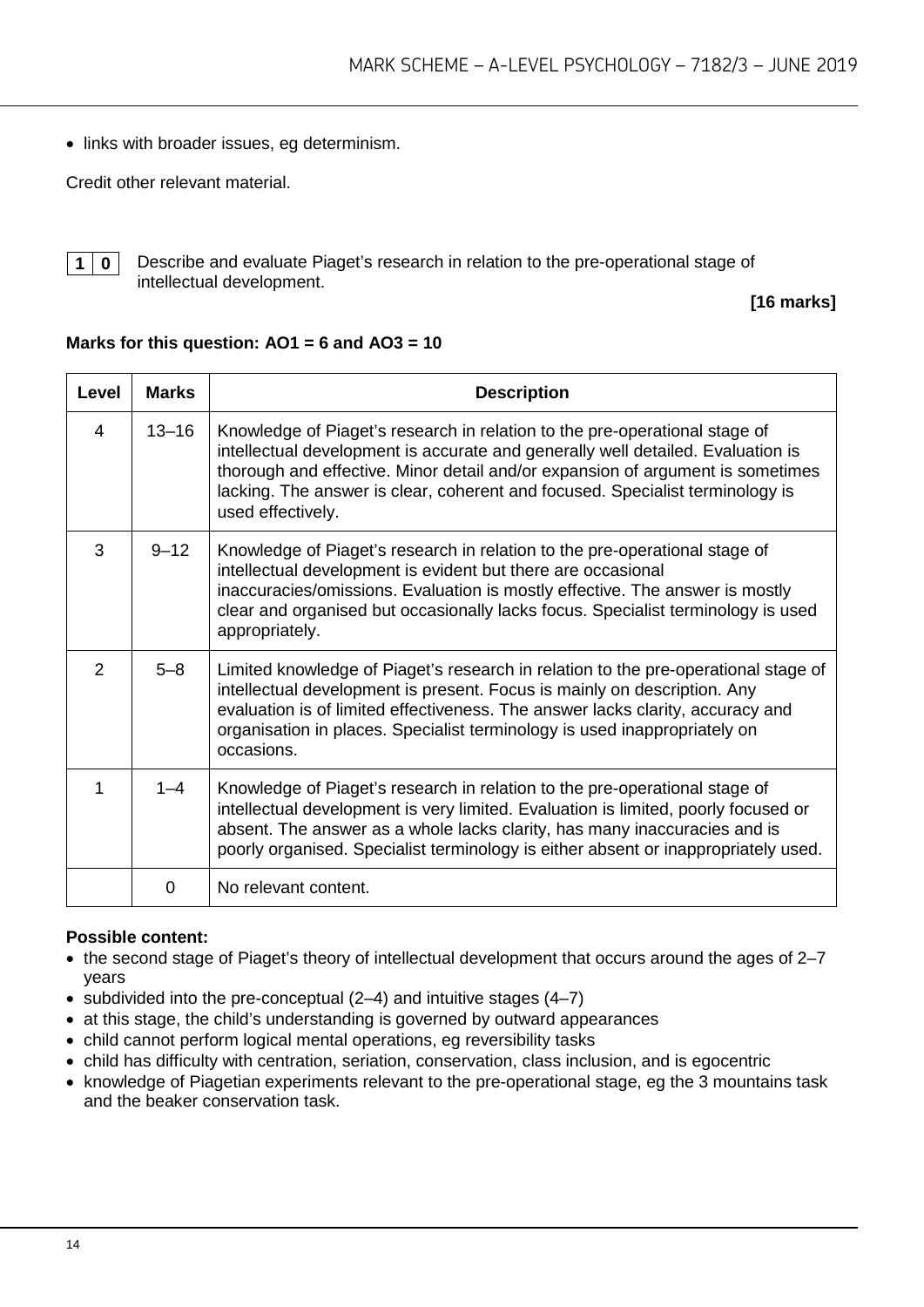#### **Possible evaluation points:**

- use of evidence to support/contradict the features of the pre-operational stage
- Piaget's pre-operational tasks focused on demonstrating lack of ability, which might not be the same as lack of understanding
- Piaget's theory of pre-operational stage is underpinned by his studies which had methodological flaws, eg same question asked twice in conservation tasks
- comparison of Piaget's pre-operational findings with alternative findings, eg McGarrigle and Donaldson (1974), Hughes (1975)
- implications of Piaget's findings re pre-operational thought for education, eg if young children cannot decentre how valuable is role-play
- pre-operational stage may not be a rigid stage but part of a more gradual incremental process
- pre-operational thought is tied to the development of language through his notion of general symbolic function.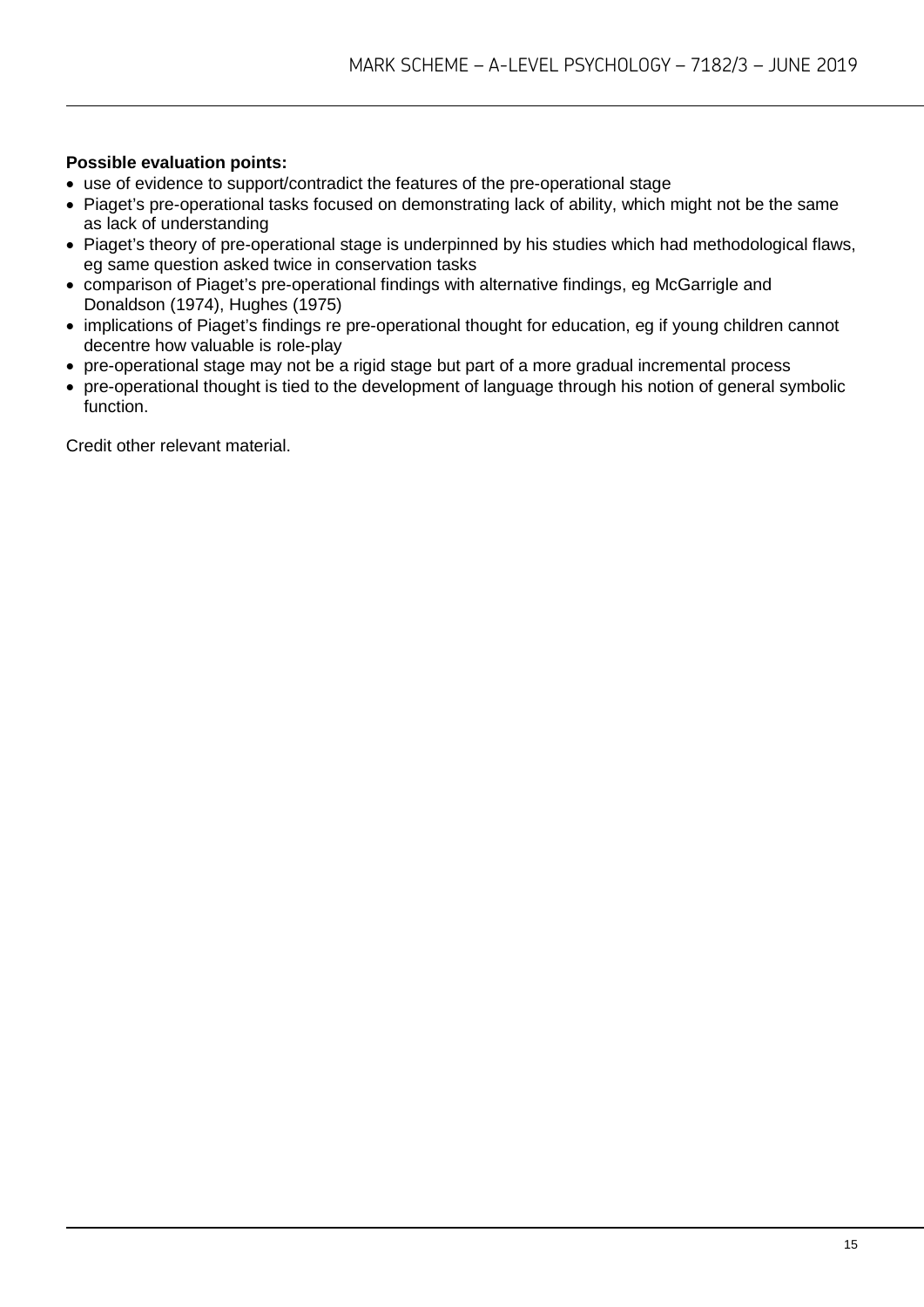#### **Section C**

#### **Schizophrenia**

**1 1** Name and briefly outline **one** negative symptom of schizophrenia.

**[2 marks]**

#### **Marks for this question: AO1 = 2**

Award **1 mark** for naming **one** relevant symptom from the following:

- avolition/apathy
- speech poverty/alogia
- flat affect/emotional blunting
- poor/absent social functioning
- anhedonia .

#### **Plus**

**1 mark** for a brief outline of the symptom, eg avolition is where the person lacks the will to act.

Credit other relevant negative symptoms.



**1 2** Explain why a Mann-Whitney test is an appropriate choice of statistical test in this situation and a Spearman's test is not.

**[2 marks]**

#### **Marks for this question: AO2 = 2**

Award **1 mark** for **each** of the following:

- this study is about differences between two conditions/groups so the Mann-Whitney is appropriate
- it is not about correlation/relationship between two variables so Spearman's is not appropriate.

No credit for 'association'.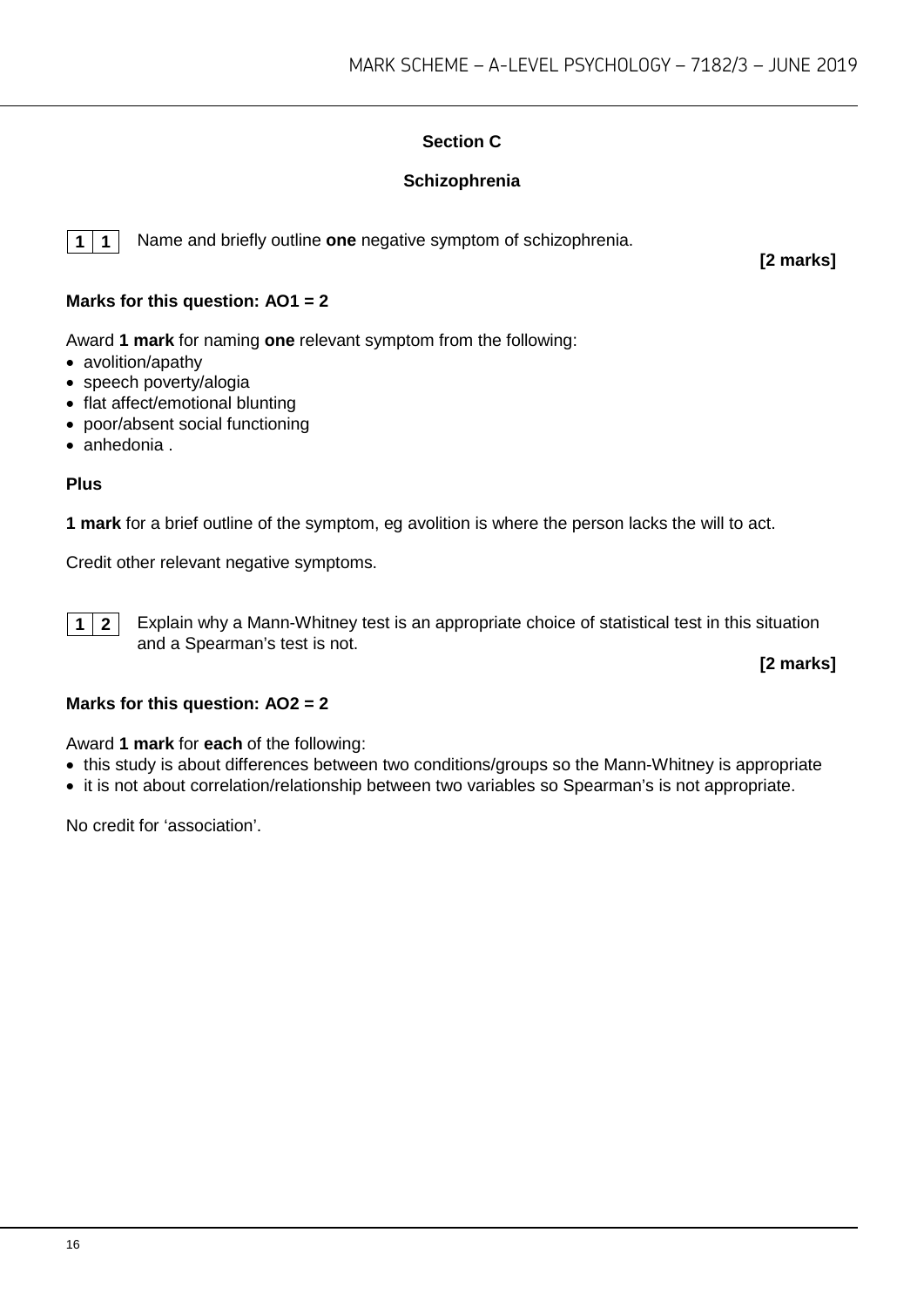

**1 3** Explain **one** reason why there might be a problem of bias and generalisation in this study. How could the researchers modify their study to deal with this problem?

**[4 marks]**

#### **Marks for this question: AO2 = 2 and AO3 = 2**

Award **1 mark** for **each** of the following points:

- identifying source of bias EITHER people volunteer so their behaviour might be atypical/unrepresentative OR they all attend self-help group so their behaviour may be atypical/unrepresentative eg volunteers may be better communicators, more verbal
- therefore, it is not appropriate to generalise their language ability to all people with schizophrenia (must be some application here)
- use a different sampling method, such as random or systematic OR a sample of people with schizophrenia who do not go to a self-help group.
- this should enable a less biased/more varied/more representative sample OR this would allow the results to be generalised more widely.

Credit other relevant sources of bias.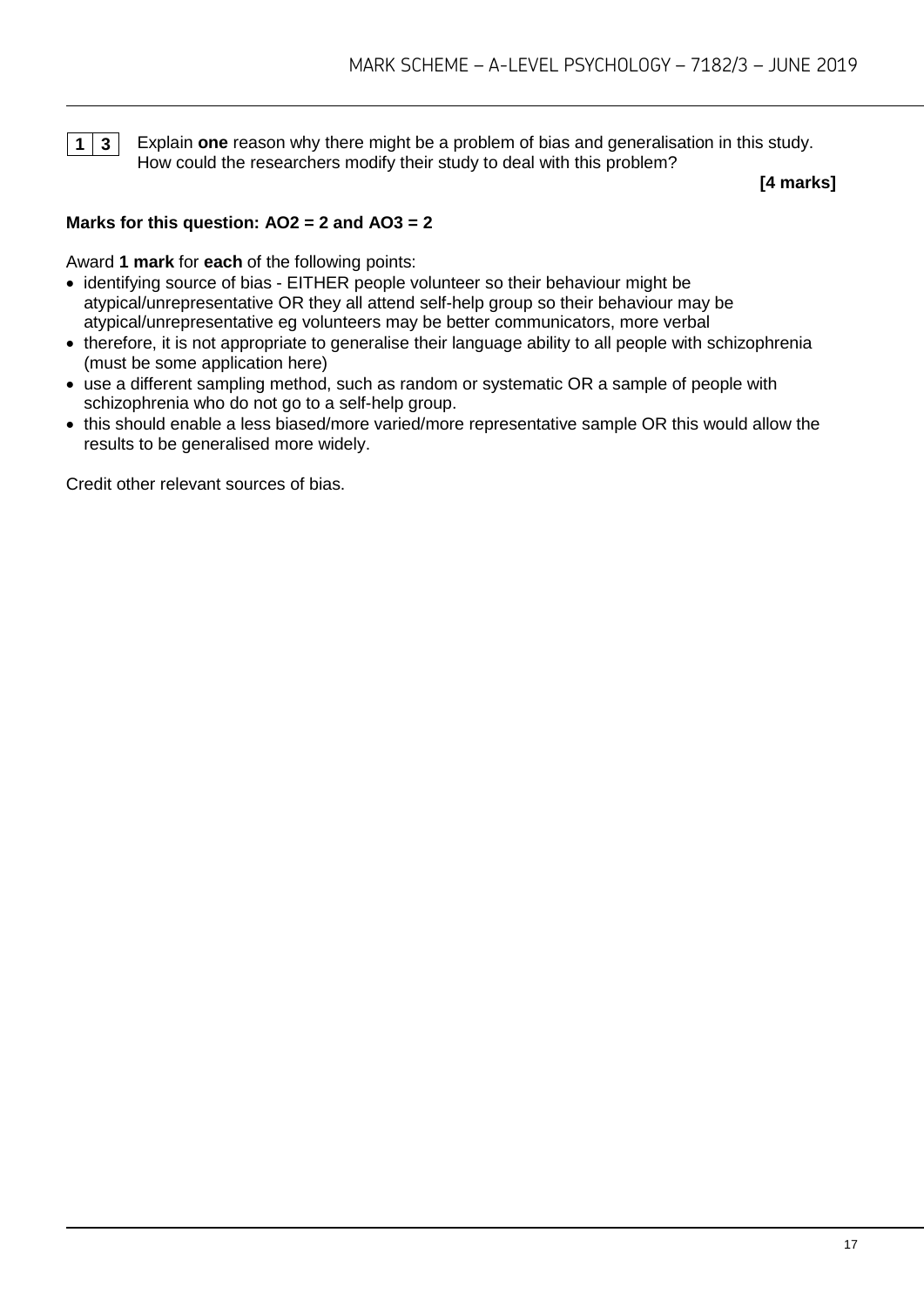

**1 4** Discuss the use of an interactionist approach in explaining **and** treating schizophrenia.

**[16 marks]**

#### **Marks for this question: AO1 = 6 and AO3 = 10**

| Level          | <b>Marks</b> | <b>Description</b>                                                                                                                                                                                                                                                                                                                                                   |
|----------------|--------------|----------------------------------------------------------------------------------------------------------------------------------------------------------------------------------------------------------------------------------------------------------------------------------------------------------------------------------------------------------------------|
| 4              | $13 - 16$    | Knowledge of the interactionist approach to explaining and treating<br>schizophrenia is accurate and generally well detailed. Discussion is thorough<br>and effective. Minor detail and/or expansion of argument is sometimes lacking.<br>The answer is clear, coherent and focused. Specialist terminology is used<br>effectively.                                  |
| 3              | $9 - 12$     | Knowledge of the interactionist approach to explaining and treating<br>schizophrenia is evident but there are occasional inaccuracies/omissions.<br>Discussion is mostly effective. The answer is mostly clear and organised but<br>occasionally lacks focus. Specialist terminology is used appropriately.                                                          |
| $\overline{2}$ | $5 - 8$      | Limited knowledge of the interactionist approach to explaining/treating<br>schizophrenia is present. Focus is mainly on description. Any discussion is of<br>limited effectiveness. The answer lacks clarity, accuracy and organisation in<br>places. Specialist terminology is used inappropriately on occasions.<br>OR either explaining or treating at Level 3/4. |
| 1              | $1 - 4$      | Knowledge of the interactionist approach to explaining/treating schizophrenia is<br>very limited. Discussion is limited, poorly focused or absent. The answer as a<br>whole lacks clarity, has many inaccuracies and is poorly organised. Specialist<br>terminology is either absent or inappropriately used.<br>OR either explaining or treating at Level 2.        |
|                | 0            | No relevant content.                                                                                                                                                                                                                                                                                                                                                 |

#### **Possible content:**

- considers the combined effects of biological, psychological and social factors on the development of schizophrenia
- diathesis-stress model combines effects of internal vulnerability and external stress trigger
- vulnerability (diathesis) originally thought to be genetic, now includes vulnerabilities due to childhood trauma which might have affected brain development
- stress trigger would be any negative psychological experience, eg breakdown of relationship, academic pressure etc
- an interactionist treatment approach would include combining anti-psychotic medication with psychological therapy.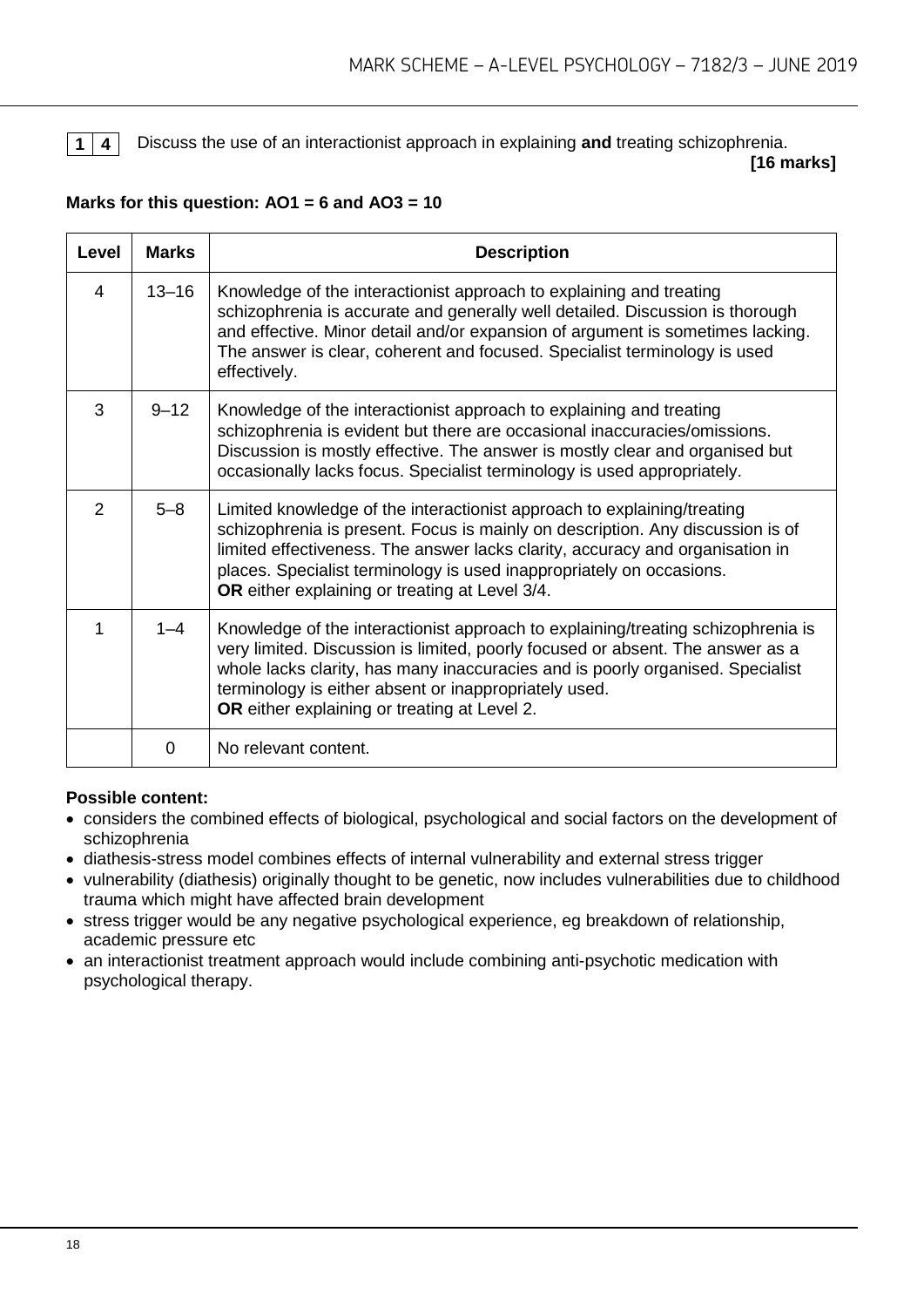#### **Possible discussion points:**

- revised understanding of diathesis move from focus purely on single gene effect to polygenic effect
- use of evidence that vulnerability may be neurodevelopmental (Read 2001), due to birth trauma (Cannon 2002), early psychological trauma (Ingram and Luxton 2005)
- revised understanding of stress trigger now includes any risk trigger, eg substance abuse
- implications for treatment relative effectiveness of single treatments versus multidisciplinary approach
- use of evidence to support effectiveness of combined treatments, eg Tarrier 2004
- links to broader theories/explanations, eg behaviourism, the biological approach, psychodynamic theory
- links to broader debates, eg reductionism v holism.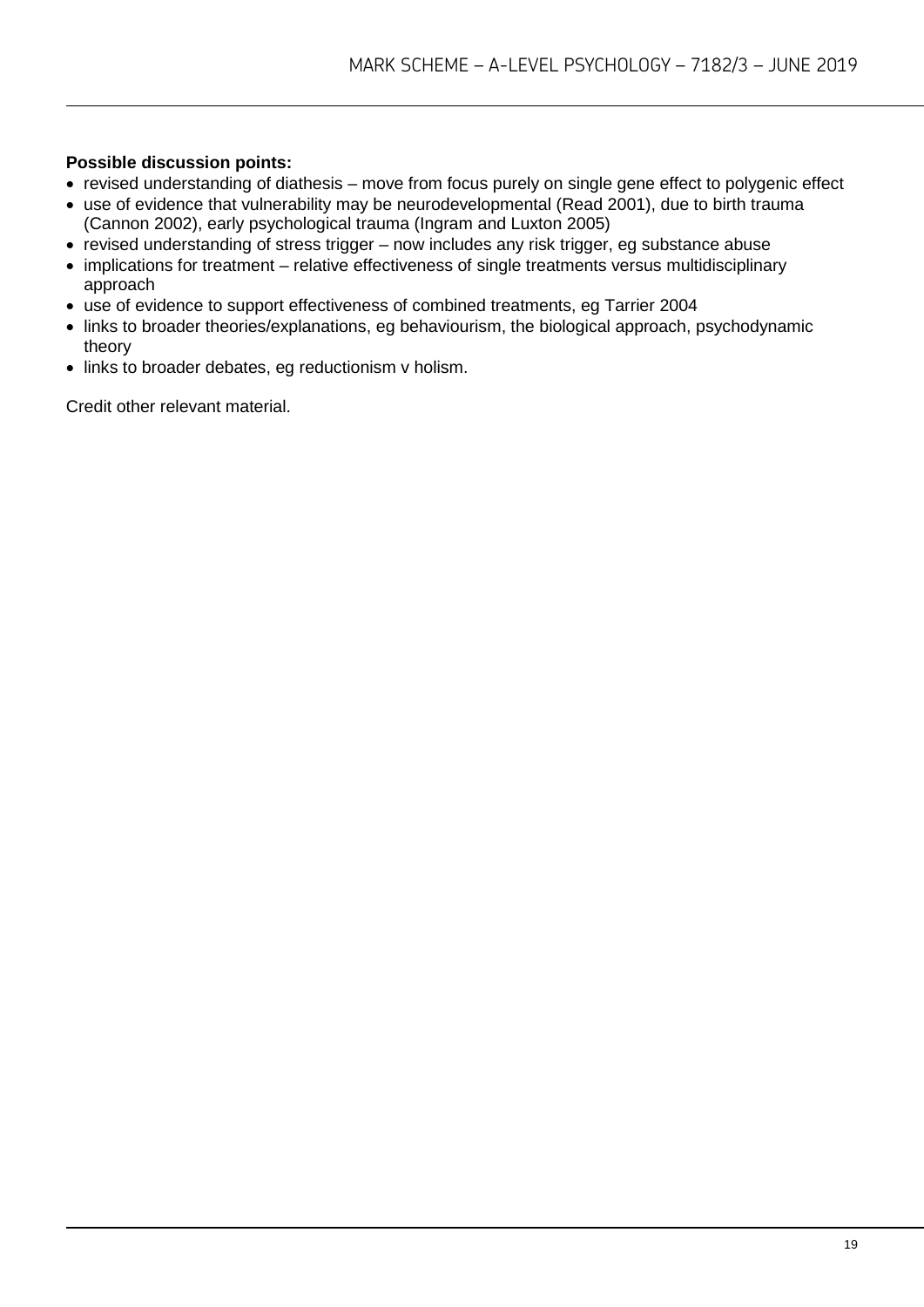#### **Section C**

#### **Eating behaviour**

**1 5** Identify and briefly outline **one** psychological explanation for anorexia nervosa.

**[2 marks]**

#### **Marks for this question: AO1 = 2**

Award **1 mark** for naming **one** relevant explanation from the following:

- family systems theory (or any single element, eg autonomy, control, enmeshment)
- social learning theory (or any single element, eg modelling, reinforcement)
- cognitive theory (or any single element, eg distortions, irrational beliefs).

#### **Plus**

**1 mark** for a brief outline of the explanation/individual element, eg family systems theory is where anorexia is attributed to the behaviour of the family, typically enmeshed (over-involved) behaviour; people sometimes develop anorexia as a quest for autonomy – the only aspect of life they can control is what they eat.

**1 6** Explain why a Mann-Whitney test is an appropriate choice of statistical test in this situation and a Spearman's test is not.

**[2 marks]**

#### **Marks for this question: AO2 = 2**

Award **1 mark** for **each** of the following:

- this study is about differences between two conditions/groups so the Mann-Whitney is appropriate
- it is not about correlation/relationship between two variables so Spearman's is not appropriate.

No credit for 'association'.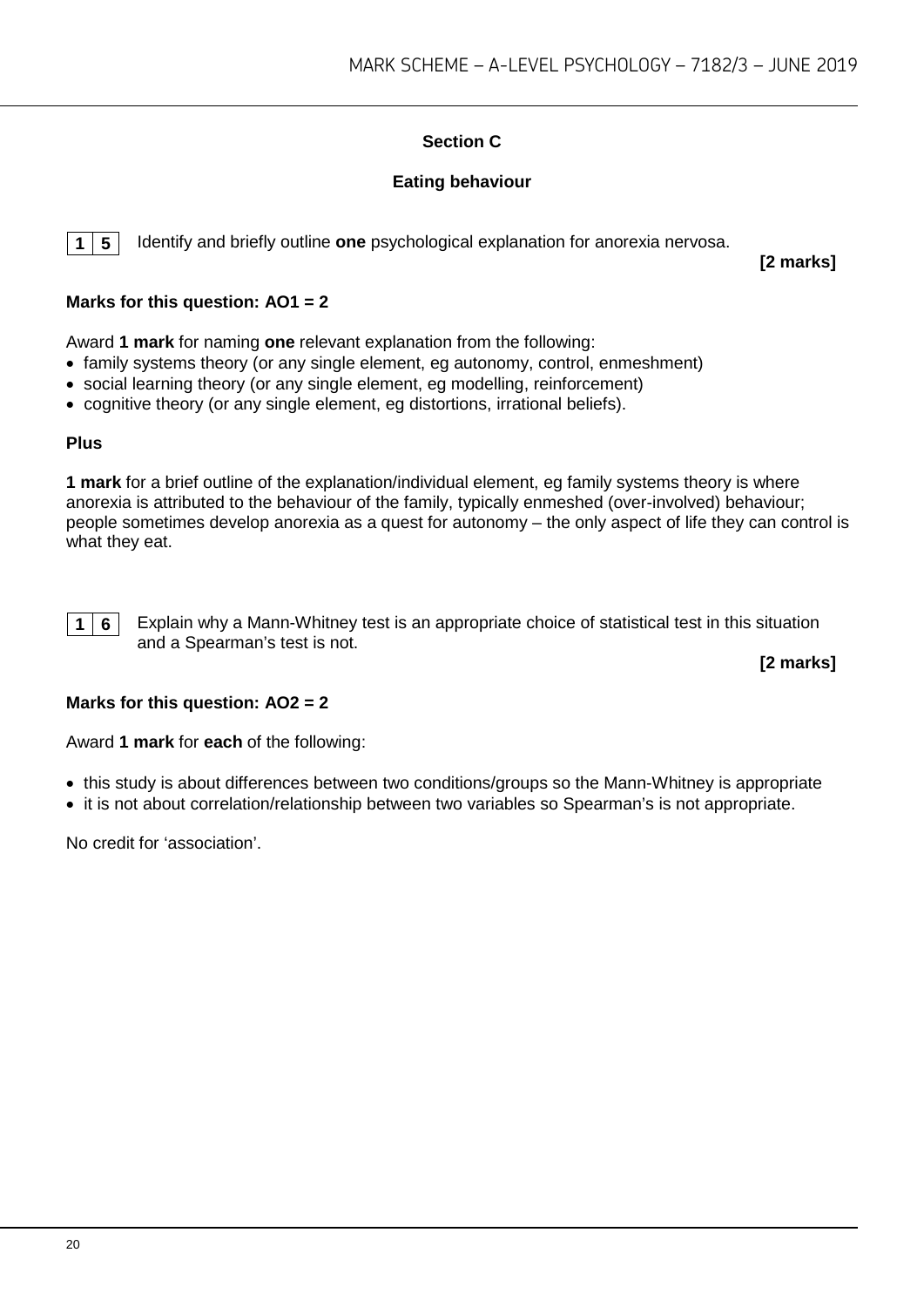

**1 7** Explain **one** reason why there might be a problem of bias and generalisation in this study. How could the researchers modify their study to deal with this problem?

**[4 marks]**

#### **Marks for this question: AO2 = 2 and AO3 = 2**

Award **1 mark** for **each** of the following points:

- identifying source of bias EITHER people volunteer so their behaviour might be atypical/unrepresentative OR they all attend self-help group so their behaviour may be atypical/unrepresentative eg volunteers may be more aware of their body image
- therefore, it is not appropriate to generalise their body image rating to all people with eating disorders (must be some application here)
- use a different sampling method, such as random or systematic OR a sample of people with eating disorders who do not go to a self-help group.
- this should enable a less biased/more varied/more representative sample OR this would allow the results to be generalised more widely.

Credit other relevant sources of bias.

**1 8** Describe and evaluate genetic **and** neural explanations for obesity.

**[16 marks]**

| <b>Level</b>   | <b>Marks</b> | <b>Description</b>                                                                                                                                                                                                                                                                                                                             |
|----------------|--------------|------------------------------------------------------------------------------------------------------------------------------------------------------------------------------------------------------------------------------------------------------------------------------------------------------------------------------------------------|
| 4              | $13 - 16$    | Knowledge of genetic and neural explanations for obesity is accurate and<br>generally well detailed. Evaluation is thorough and effective. Minor detail and/or<br>expansion of argument is sometimes lacking. The answer is clear, coherent and<br>focused. Specialist terminology is used effectively.                                        |
| 3              | $9 - 12$     | Knowledge of genetic and neural explanations for obesity is evident but there<br>are occasional inaccuracies/omissions. Evaluation is mostly effective. The<br>answer is mostly clear and organised but occasionally lacks focus. Specialist<br>terminology is used appropriately.                                                             |
| $\overline{2}$ | $5 - 8$      | Limited knowledge of genetic and neural explanations for obesity is present.<br>Focus is mainly on description. Any evaluation is of limited effectiveness. The<br>answer lacks clarity, accuracy and organisation in places. Specialist terminology<br>is used inappropriately on occasions.<br><b>EITHER</b> genetic or neural at Level 3/4. |
| 1              | $1 - 4$      | Knowledge of genetic/neural explanations for obesity is very limited. Evaluation<br>is limited, poorly focused or absent. The answer as a whole lacks clarity, has<br>many inaccuracies and is poorly organised. Specialist terminology is either<br>absent or inappropriately used.<br><b>EITHER</b> genetic or neural at Level 2.            |
|                | 0            | No relevant content.                                                                                                                                                                                                                                                                                                                           |

#### **Marks for this question: AO1 = 6 and AO3 = 10**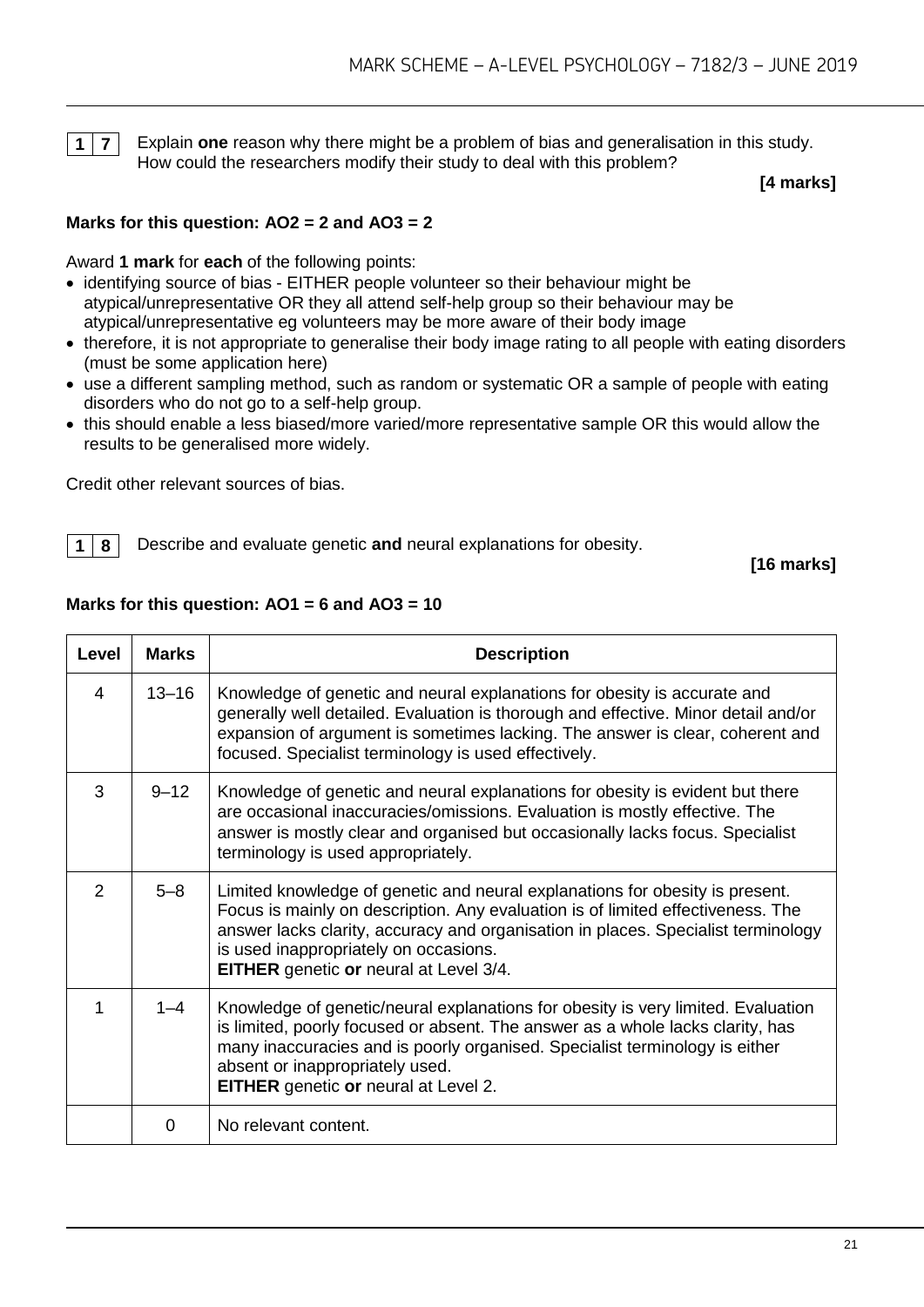#### **Possible content:**

- genetic theory runs in families, inherited, governed by DNA, candidate genes eg DRD2, FTO, 'thrifty gene'
- studies compare body mass index (BMI) between family members
- assess rates of concordance for BMI, eg between pairs of MZ twins and pairs of DZ twins or adopted children and biological/adoptive parents
- neural explanation malfunctioning of hypothalamus, specifically the ventromedial hypothalamus, so appetite is unregulated
- VMH malfunction is affected by low levels of leptin
- serotonin and dopamine low levels of dopamine activity linked to obesity (Wang 2001); low serotonin leading to disinhibited eating.

#### **Possible evaluation points:**

- use of evidence to support/contradict genetic and neural explanations, eg Nan 2012 concordance rates; Ohia 2013 serotonin and obesity in mice
- complication of co-morbidity with other conditions, eg depression
- comparison with psychological explanations
- links with evolutionary theory storing fat for energy when food is freely available would confer survival advantage – dysfunctional over-eating is an evolutionary hangover – could explain increase in obesity
- links with broader debates, eg reductionism v holism and determinism
- implications for attitudes towards obesity and for treatment.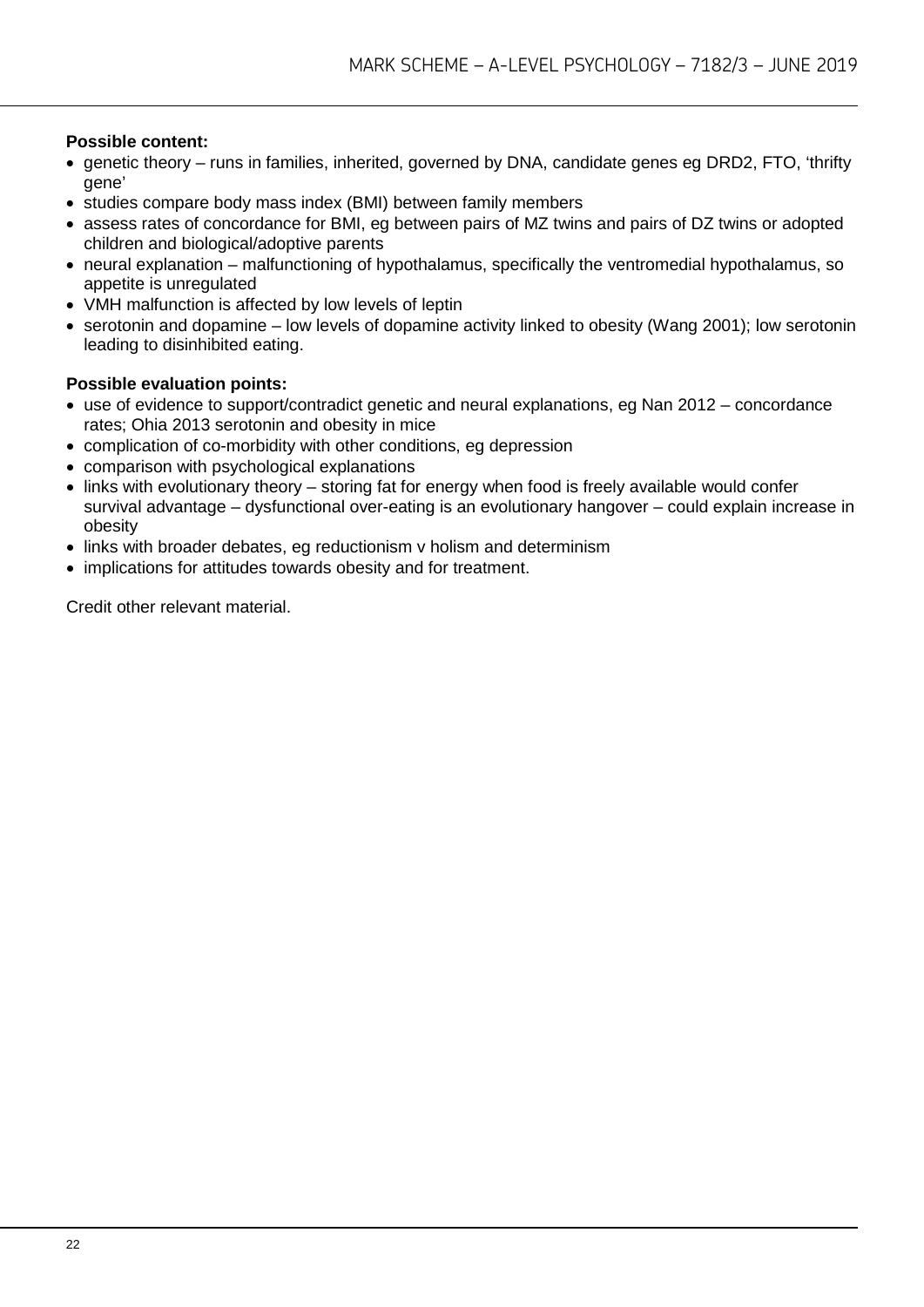#### **Section C**

#### **Stress**

**1 9** Name **one** type of drug used to treat stress and briefly outline how it functions.

**[2 marks]**

#### **Marks for this question: AO1 = 2**

Award **1 mark** for naming a type of drug as follows:

- benzodiazepines
- beta blockers.

Credit also hypnotics and anxiolytics (sub-types of benzodiazepines).

#### **Plus**

**1 mark** for a brief outline of the function of the named type: benzodiazepines bind to GABA receptors increasing the effects of GABA to decrease anxiety; beta blockers lower adrenaline/noradrenaline/epinephrine/norepinephrine action to reduce physical symptoms of anxiety.

**2 0** Explain why a Mann-Whitney test is an appropriate choice of statistical test in this situation and a Spearman's test is not.

**[2 marks]**

#### **Marks for this question: AO2 = 2**

Award **1 mark** for **each** of the following:

- this study is about differences between two conditions/groups so the Mann-Whitney is appropriate
- it is not about correlation/relationship between two variables so Spearman's is not appropriate.

No credit for 'association'.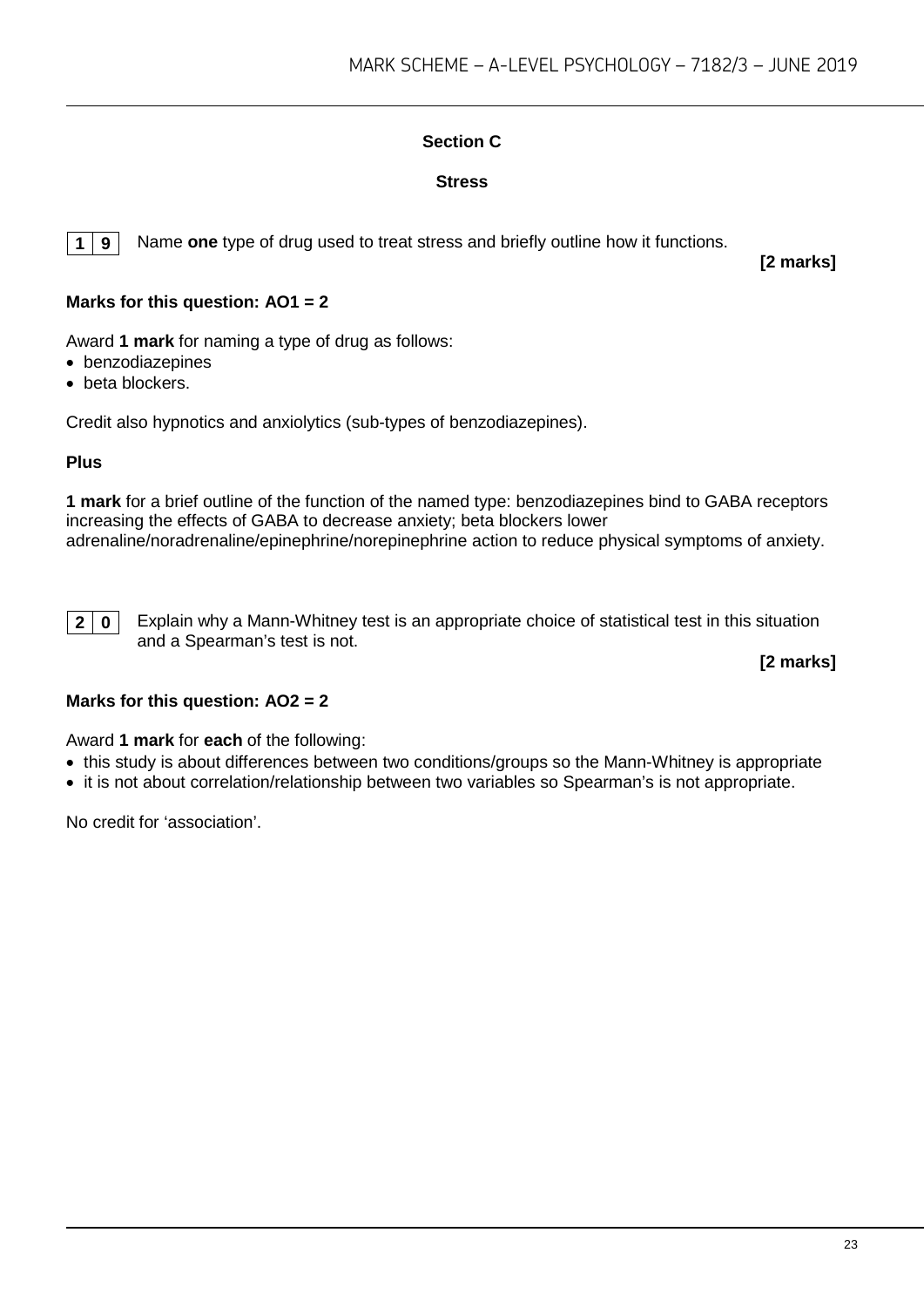

**2 1** Explain **one** reason why there might be a problem of bias and generalisation in this study. How could the researchers modify their study to deal with this problem?

**[4 marks]**

#### **Marks for this question: AO2 = 2 and AO3 = 2**

Award **1 mark** for **each** of the following points:

- identifying source of bias EITHER people volunteer so their behaviour might be atypical/unrepresentative OR they all attend self-help group so their behaviour may be atypical/unrepresentative eg volunteers may be more stressed
- therefore, it is not appropriate to generalise their stress rating to all people with stress (must be some application here)
- use a different sampling method, such as random or systematic OR a sample of people with stress who do not go to a self-help group.
- this should enable a less biased/more varied/more representative sample OR this would allow the results to be generalised more widely.

Credit other relevant sources of bias.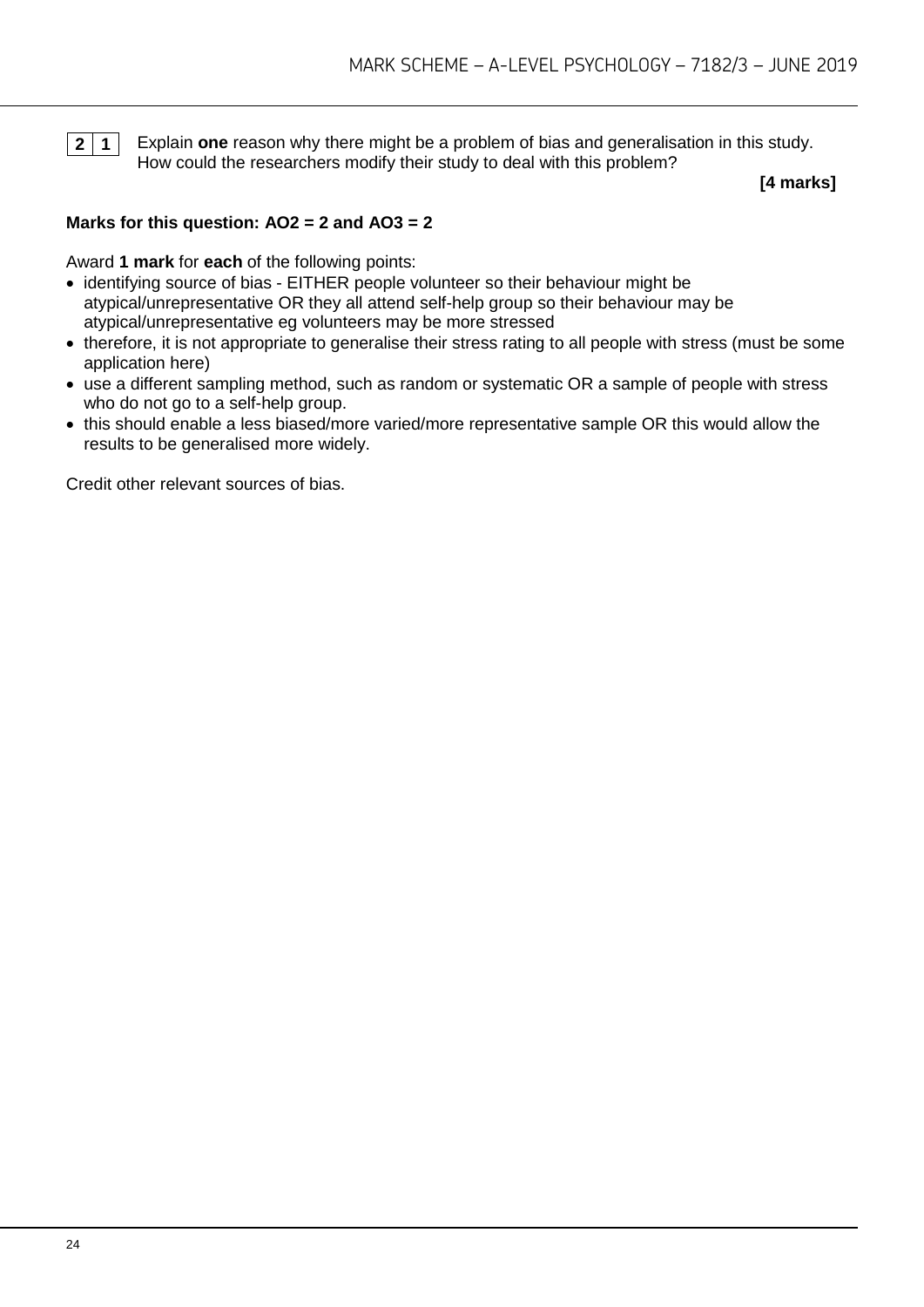**2 2** Discuss the role of personality type **and** hardiness in stress.

#### **[16 marks]**

#### **Marks for this question: AO1 = 6 and AO3 = 10**

| Level          | <b>Marks</b> | <b>Description</b>                                                                                                                                                                                                                                                                                                                                        |
|----------------|--------------|-----------------------------------------------------------------------------------------------------------------------------------------------------------------------------------------------------------------------------------------------------------------------------------------------------------------------------------------------------------|
| 4              | $13 - 16$    | Knowledge of the role of personality type and hardiness in stress is accurate and<br>generally well detailed. Discussion is thorough and effective. Minor detail and/or<br>expansion of argument is sometimes lacking. The answer is clear, coherent and<br>focused. Specialist terminology is used effectively.                                          |
| 3              | $9 - 12$     | Knowledge of the role of personality type and hardiness in stress is evident but<br>there are occasional inaccuracies/omissions. Discussion is mostly effective. The<br>answer is mostly clear and organised but occasionally lacks focus. Specialist<br>terminology is used appropriately.                                                               |
| $\overline{2}$ | $5 - 8$      | Limited knowledge of the role of personality type and hardiness in stress is<br>present. Focus is mainly on description. Any discussion is of limited<br>effectiveness. The answer lacks clarity, accuracy and organisation in places.<br>Specialist terminology is used inappropriately on occasions.<br>OR one individual difference only at Level 3/4. |
| 1              | $1 - 4$      | Knowledge of the role of personality type and hardiness in stress is very limited.<br>Discussion is limited, poorly focused or absent. The answer as a whole lacks<br>clarity, has many inaccuracies and is poorly organised. Specialist terminology is<br>either absent or inappropriately used.<br>OR one individual difference only at Level 2.        |
|                | 0            | No relevant content.                                                                                                                                                                                                                                                                                                                                      |

#### **Possible content:**

#### **Personality type**

- Friedman and Rosenman found personality type was related to negative consequences of stress, especially CHD
- type A experience more negative response to stress, ie higher rates of CHD
- type A traits: time urgency, competitiveness, aggression, hostility
- type B less likely to suffer from stress; Type C easily stressed and cancer prone; Type D routine bound, anxious therefore increased risk of cardiac illness.

#### **Hardiness**

- hardy people less likely to suffer from stress
- three aspects of hardiness identified by Kobasa:
- − commitment to life, family society
- − challenge see change as opportunity not threat
- − control feel autonomous and in control.

#### **Possible discussion points:**

- use of evidence to support or contradict influence of the individual difference, eg Friedman and Rosenman 1974
- specific type A traits more relevant than overall type, eg Forshaw 2012 hostility is key factor
- role of external factors, eg degree of control over circumstances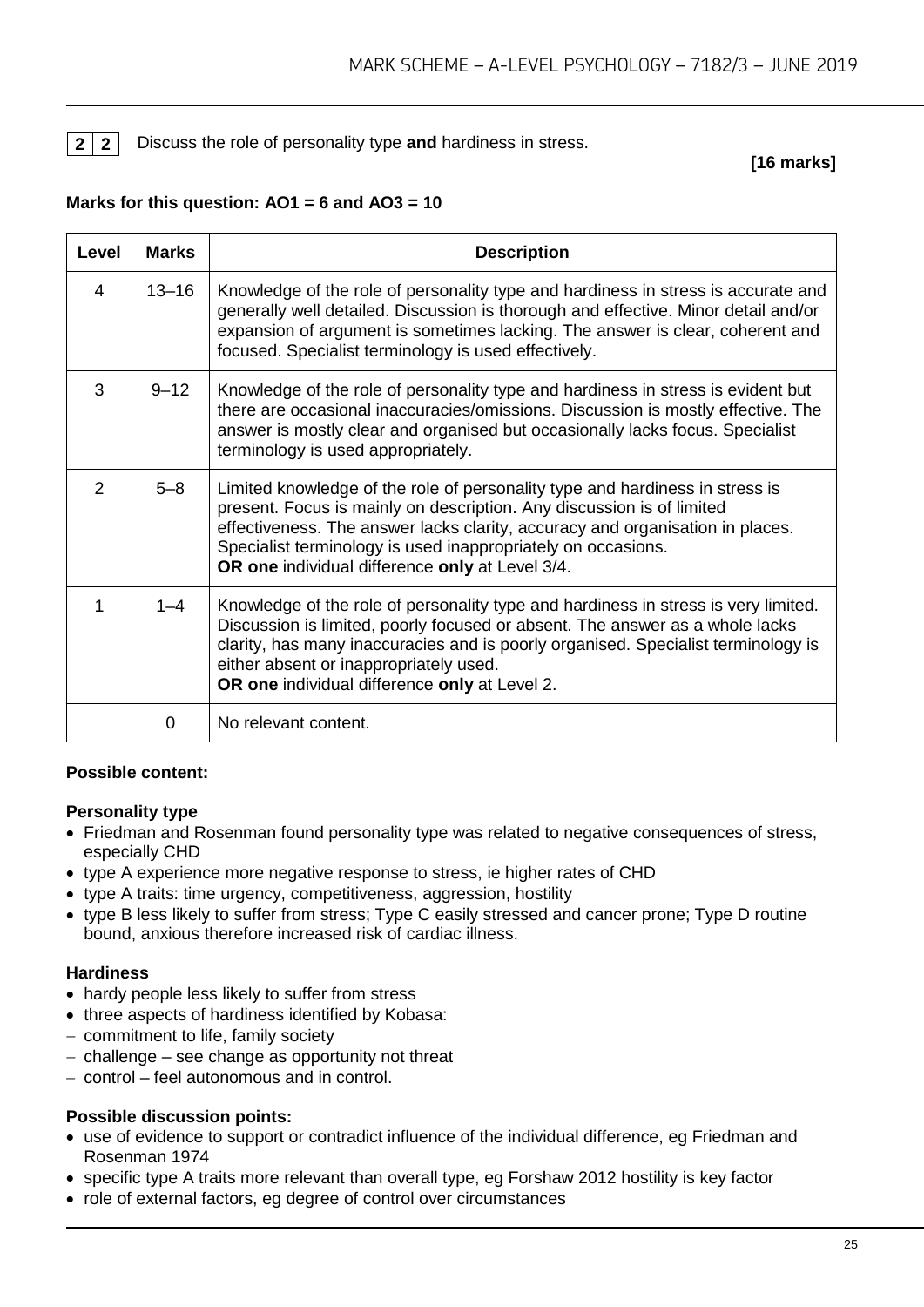- effect is not causal, only correlational
- role of other variables, eg gender differences in effects of hardiness on response to stress
- implications for treatment cannot change personality type but can change behaviour, eg use of hardiness training.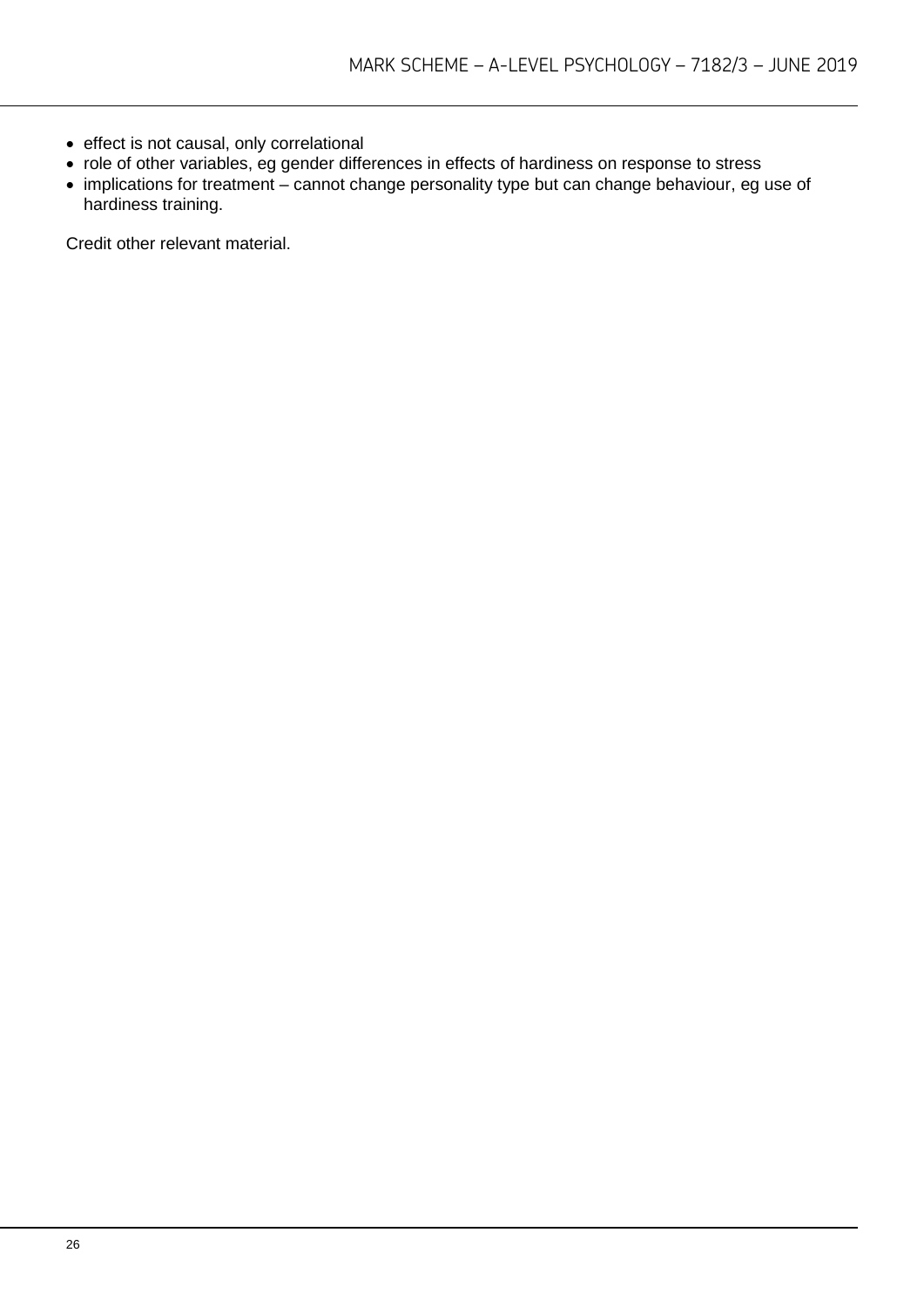#### **Section D**

#### **Aggression**

**2 3** Explain how two sets of images could be used in this study and why this would be an improvement.

**[4 marks]**

#### **Marks for this question: AO3 = 4**

**1 mark** for **each** of the following points:

- the researcher should use a different set of images for the before and after test
- the two sets would need to be matched for negative content, eg same level of violence/graphic imagery OR counterbalance the two sets of images, eg half the participants see A first followed by B, the other half see B first followed by A
- this would reduce effects of demand characteristics/the problem of order effects
- participants might guess the purpose of the study and therefore respond according to expectations/participants might be affected by boredom/practice

Credit also answers explaining a different improvement.

**2 4** How many of the participants had a score < the median in the before condition? Explain your answer.

**[4 marks]**

#### **Marks for this question: AO2 = 4**

**1 mark:** 7

**1 mark**: lower/less than

**1 mark**: we are told that all 15 scores are different

**4th mark** for any **one** of the following;

- this means that, when they are ordered from lowest to highest, the median would be the  $8<sup>th</sup>$ score/middle/centre score
- the above represented pictorially
- stating 7 would be below and 7 would be above the middle value of 23
- a valid formula-based answer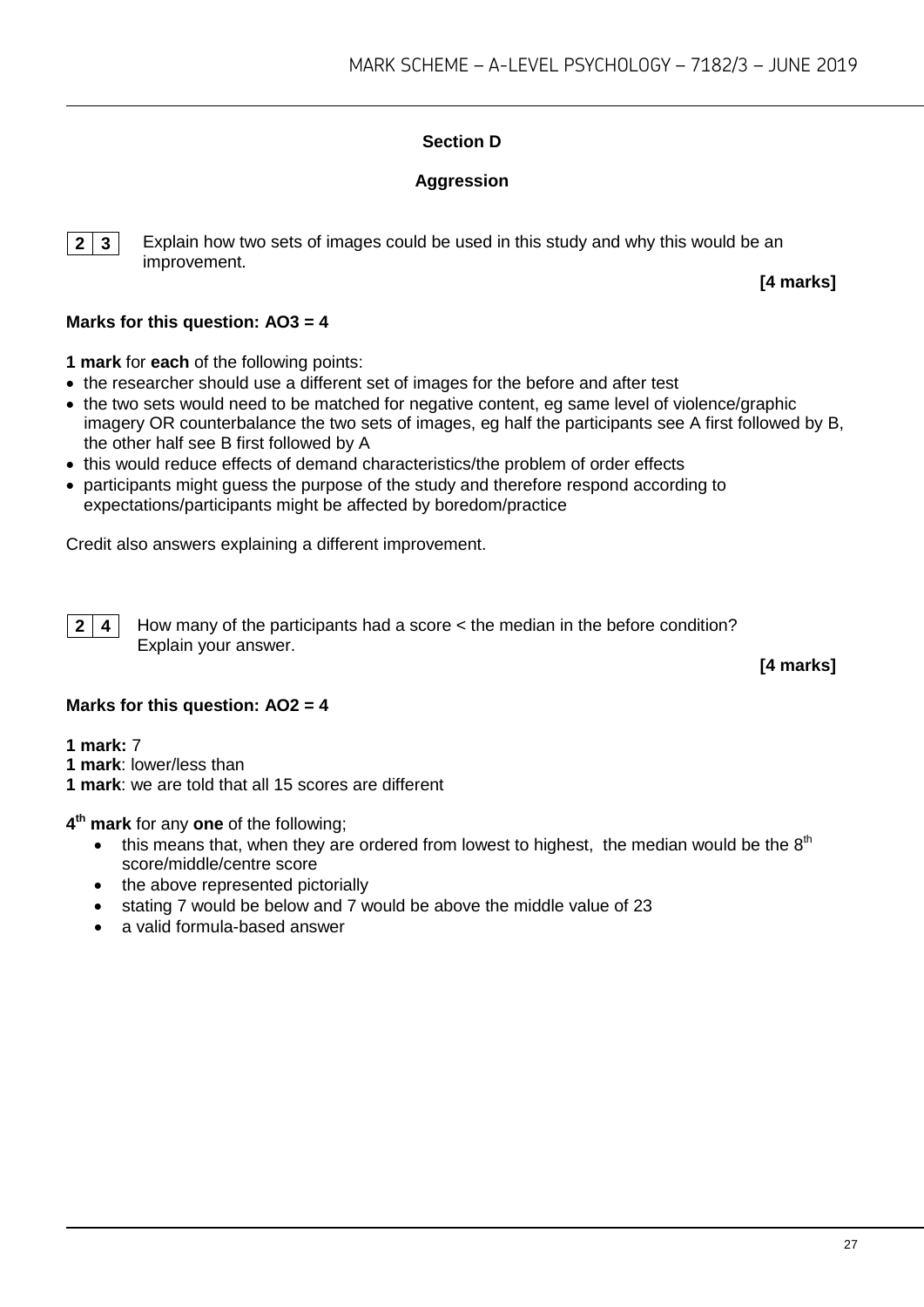**2 5** Describe what is meant by a fixed action pattern. Refer to the study above in your answer.

#### **[8 marks]**

#### **Marks for this question: AO1 = 4 and AO2 = 4**

| Level         | <b>Marks</b> | <b>Description</b>                                                                                                                                                                                                                                                  |
|---------------|--------------|---------------------------------------------------------------------------------------------------------------------------------------------------------------------------------------------------------------------------------------------------------------------|
| 4             | 7–8          | Knowledge of fixed action patterns is accurate with some detail. Application is<br>thorough and effective. Minor detail and/or expansion is sometimes lacking. The<br>answer is clear, coherent and focused. Specialist terminology is used effectively.            |
| 3             | $5 - 6$      | Knowledge of fixed action patterns is evident but there are occasional<br>inaccuracies/omissions. Application is mostly effective. The answer is mostly<br>clear and organised but occasionally lacks focus. Specialist terminology is used<br>appropriately.       |
| $\mathcal{P}$ | $3 - 4$      | Limited knowledge of fixed action patterns is present. Any application is of<br>limited effectiveness. The answer lacks clarity, accuracy and organisation in<br>places. Specialist terminology is used inappropriately on occasions.                               |
|               | $1 - 2$      | Knowledge of fixed action patterns is very limited. Application is limited, poorly<br>focused or absent. The answer as a whole lacks clarity, has many inaccuracies<br>and is poorly organised. Specialist terminology is either absent or inappropriately<br>used. |
|               | O            | No relevant content.                                                                                                                                                                                                                                                |

#### **Possible content:**

- a fixed action pattern (FAP) is an adaptive sequence/repertoire of stylised/stereotyped/ritual behaviours
- universal within a species all members of a species show the same pattern of behaviour
- the ritual is 'ballistic', ie cannot be stopped once initiated
- Lorenz's hydraulic model
- ritual is situation specific
- FAPs occur when innate neural circuits (innate releasing mechanisms or IRMs) respond to specific environmental stimuli (sign stimuli)
- act to release or trigger the behaviour

#### **Possible application points:**

- the fish displayed a ritualised 'puffing' behaviour (FAP) to make themselves more threatening
- they both reacted the same way, showing universality
- their innate releasing mechanism (IRM) was elicited by presentation of a specific stimulus the other male fish that was brightly coloured
- the same response occurred using other materials that resembled the original stimulus, ie brightly coloured card.

Credit other relevant material/application.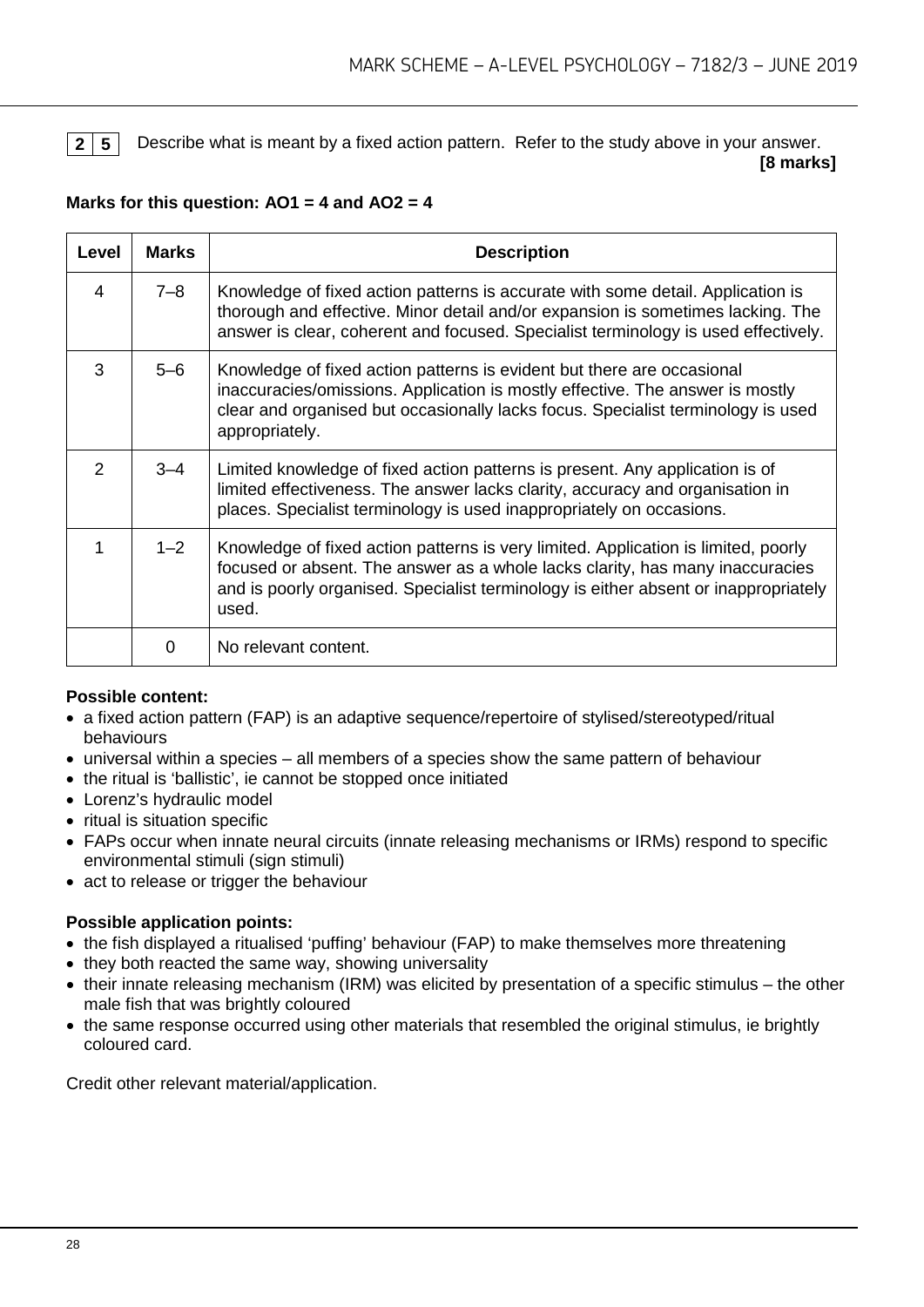**2 6** Outline and evaluate the dispositional explanation for institutional aggression in prisons.

**[8 marks]**

#### **Marks for this question: AO1 = 3 and AO3 = 5**

| Level          | <b>Marks</b> | <b>Description</b>                                                                                                                                                                                                                                                                                                     |
|----------------|--------------|------------------------------------------------------------------------------------------------------------------------------------------------------------------------------------------------------------------------------------------------------------------------------------------------------------------------|
| 4              | $7 - 8$      | Knowledge of the dispositional explanation for institutional aggression in prisons<br>is accurate with some detail. Evaluation is thorough and effective. Minor detail<br>and/or expansion of argument is sometimes lacking. The answer is clear,<br>coherent and focused. Specialist terminology is used effectively. |
| 3              | $5 - 6$      | Knowledge of the dispositional explanation for institutional aggression in prisons<br>is evident but there are occasional inaccuracies/omissions. Evaluation is mostly<br>effective. The answer is mostly clear and organised but occasionally lacks focus.<br>Specialist terminology is used appropriately.           |
| $\overline{2}$ | $3 - 4$      | Limited knowledge of the dispositional explanation for institutional aggression in<br>prison is present. Focus is mainly on description. Any evaluation is of limited<br>effectiveness. The answer lacks clarity, accuracy and organisation in places.<br>Specialist terminology is used inappropriately on occasions. |
| 1              | $1 - 2$      | Knowledge of the dispositional explanation for institutional aggression in prisons<br>is very limited. Evaluation is limited, poorly focused or absent. The answer as a<br>whole lacks clarity, has many inaccuracies and is poorly organised. Specialist<br>terminology is either absent or inappropriately used.     |
|                | 0            | No relevant content.                                                                                                                                                                                                                                                                                                   |

#### **Possible content:**

- dispositional explanation argues that aggression is internal due to individual characteristics of the prisoners
- idea of 'importation', ie that the aggression is imported into the institution as part of the prisoners' make-up
- people who are aggressive, bullying, angry etc outside prison behave in the same way as inmates
- mediating effects of other imported variables, eg race, level of education, gang membership.

#### **Possible evaluation points:**

- use of evidence to support the dispositional explanations, eg DeLisi 2011
- contrast with the situational explanation that aggression is influenced by the prison culture
- difficulty of finding any practical application of this explanation
- debate about whether prison cultures themselves are imported, Irwin & Cressey 1962
- notion of brutalisation that non-aggressive prisoners become hardened by the prison system
- implications debate about sources of prison aggression will affect prison policy.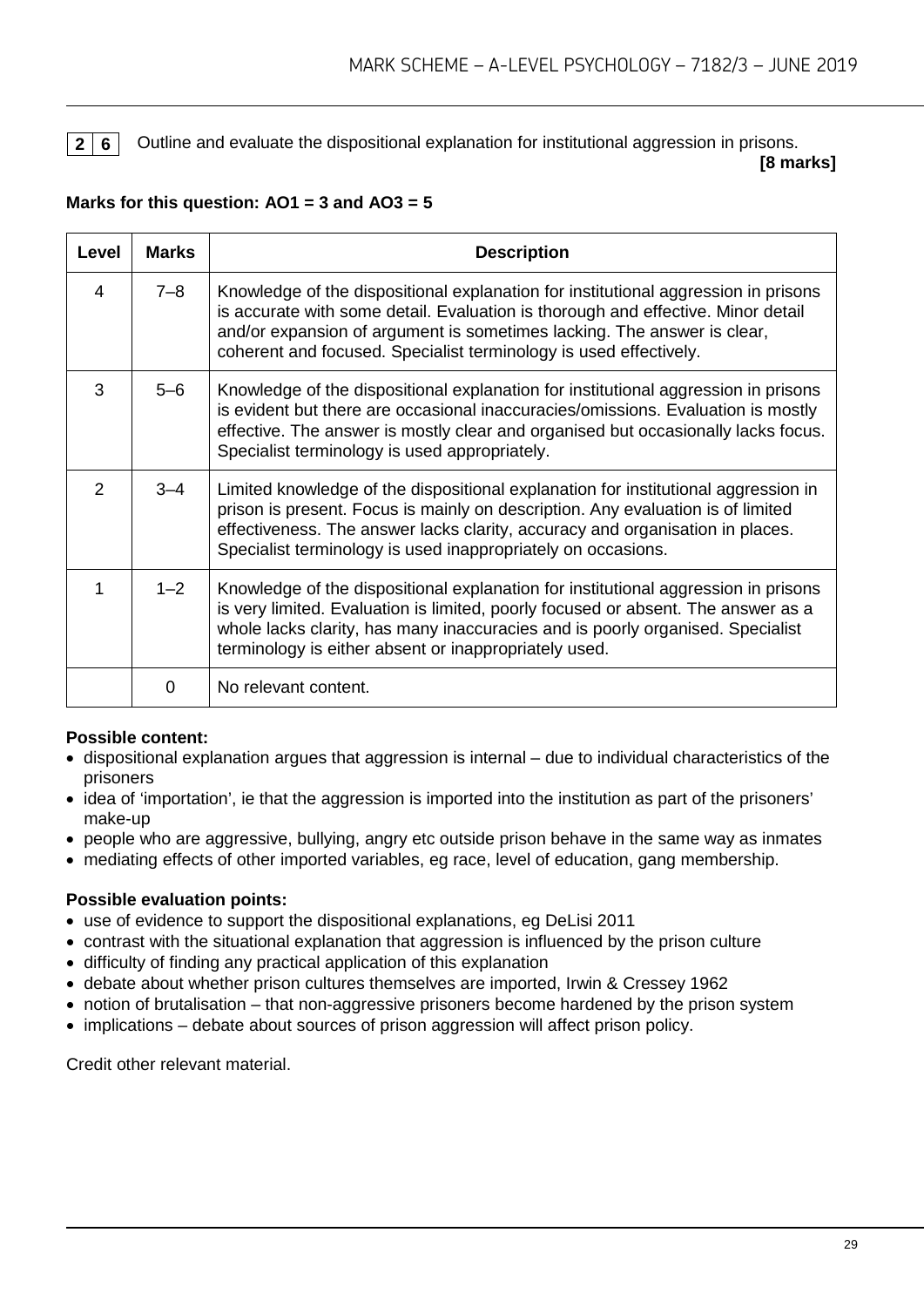#### **Section D**

#### **Forensic psychology**

**2 7** Explain how two sets of images could be used in this study and why this would be an improvement.

**[4 marks]**

#### **Marks for this question: AO3 = 4**

**1 mark** for **each** of the following points:

- the researcher should use a different set of images for the before and after test
- the two sets would need to be matched for negative content, eg same level of violence/graphic imagery OR counterbalance the two sets of images, eg half the participants see A first followed by B, the other half see B first followed by A
- this would reduce effects of demand characteristics/the problem of order effects
- participants might guess the purpose of the study and therefore respond according to expectations/ participants might be affected by boredom/practice

Credit also answers explaining a different improvement.

**2 8** How many of the participants had a score < the median in the before condition? Explain your answer.

**[4 marks]**

#### **Marks for this question: AO2 = 4**

**1 mark:** 7

**1 mark**: lower/less than

**1 mark**: we are told that all 15 scores are different

**4th mark** for any **one** of the following;

- this means that, when they are ordered from lowest to highest, the median would be the  $8<sup>th</sup>$ score/middle/centre score
- the above represented pictorially
- stating 7 would be below and 7 would be above the middle value of 23
- a valid formula-based answer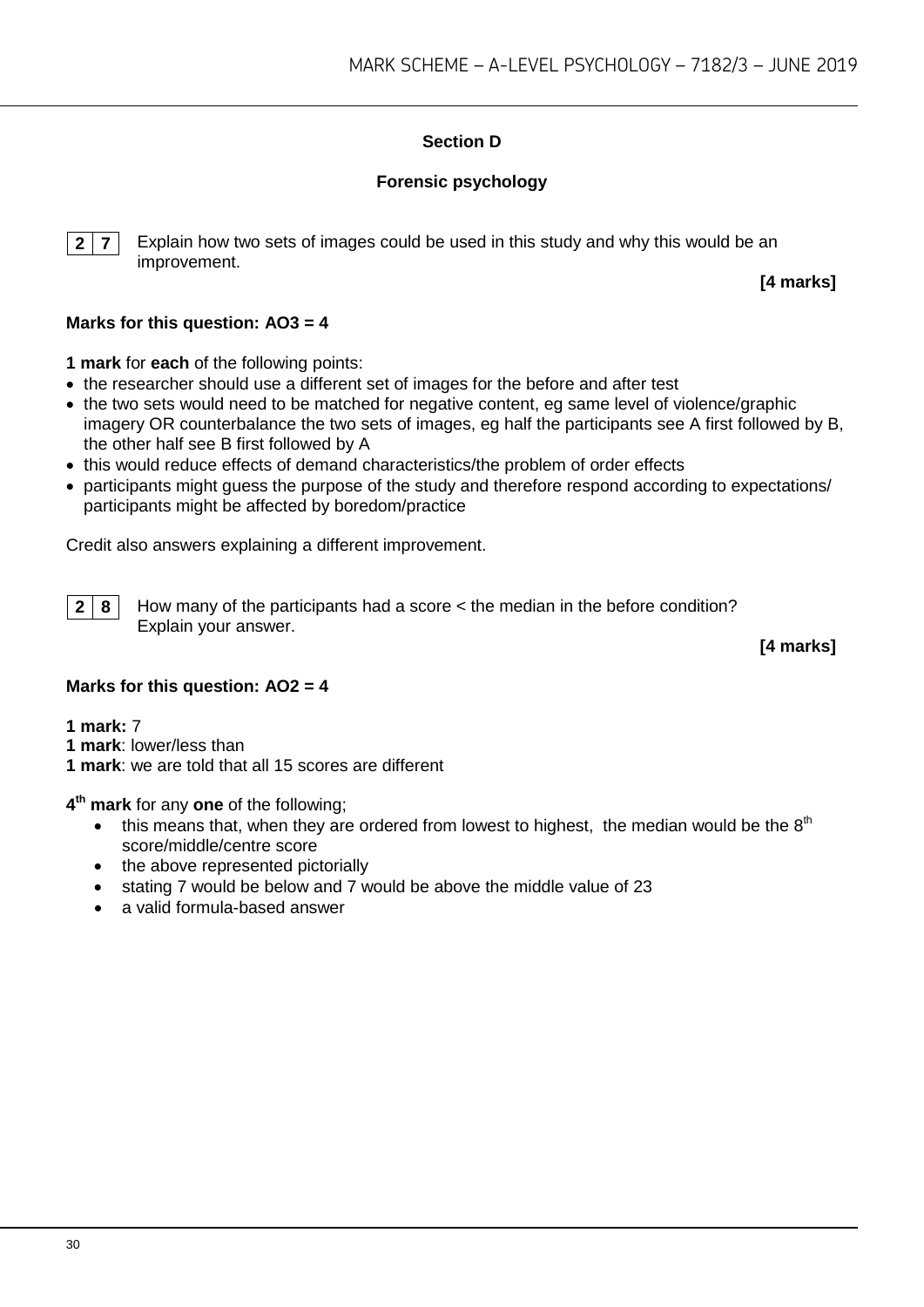**2 9** Describe differential association theory in the context of offending. Refer to the study above in your answer.

#### **[8 marks]**

#### **Marks for this question: AO1 = 4 and AO2 = 4**

| Level         | <b>Marks</b> | <b>Description</b>                                                                                                                                                                                                                                                                                        |
|---------------|--------------|-----------------------------------------------------------------------------------------------------------------------------------------------------------------------------------------------------------------------------------------------------------------------------------------------------------|
| 4             | $7 - 8$      | Knowledge of differential association theory in the context of offending is<br>accurate with some detail. Application is thorough and effective. Minor detail<br>and/or expansion is sometimes lacking. The answer is clear, coherent and<br>focused. Specialist terminology is used effectively.         |
| 3             | $5 - 6$      | Knowledge of differential association theory in the context of offending is evident<br>but there are occasional inaccuracies/omissions. Application is mostly effective.<br>The answer is mostly clear and organised but occasionally lacks focus.<br>Specialist terminology is used appropriately.       |
| $\mathcal{P}$ | 3–4          | Limited knowledge of differential association theory in the context of offending is<br>present. Any application is of limited effectiveness. The answer lacks clarity,<br>accuracy and organisation in places. Specialist terminology is used<br>inappropriately on occasions.                            |
|               | $1 - 2$      | Knowledge of differential association theory in the context of offending is very<br>limited. Application is limited, poorly focused or absent. The answer as a whole<br>lacks clarity, has many inaccuracies and is poorly organised. Specialist<br>terminology is either absent or inappropriately used. |
|               | 0            | No relevant content.                                                                                                                                                                                                                                                                                      |

#### **Possible content:**

- differential association theory (Sutherland 1939) proposes that offending is learnt through socialisation
- pro-criminal attitudes/behaviours occur through association and relationships with other people (friends, family etc)
- from these people we learn our norms and values, even deviant ones
- offending behaviours/techniques are passed on from one generation to another/from peers
- everyone's associations are different (differential association)
- expectations/attitudes of those around us (family, friends etc) act to reinforce our behaviours (criminal or otherwise) through acceptance/approval etc
- reinforcement also affects offending behaviour if rewards for offending are greater than the rewards for not offending.

#### **Possible application points:**

- whole families show deviant behaviour, the adults' behaviour is repeated by sons and grandsons
- crimes were similar possible indication that specific techniques had been passed down
- this suggests that criminal behaviour is accepted as the norm within the family
- the criminal social norm is shown by friends and neighbours who also accept the behaviour
- most are not concerned, or actually approve of the offending, reinforcing the way the families behave.

Credit other relevant material/application.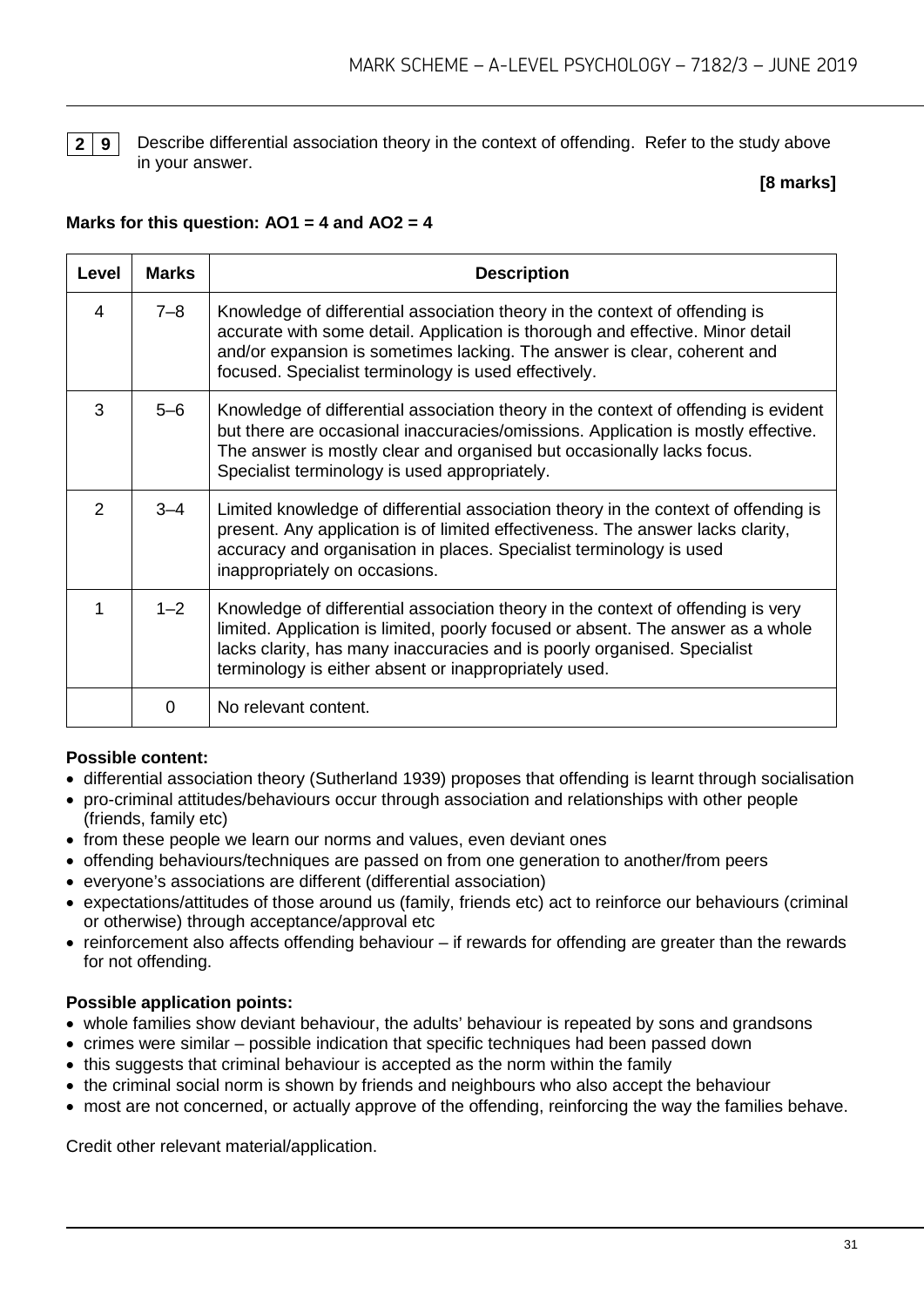**3 0** Outline and evaluate official statistics and/or victim surveys as ways of measuring crime.

**[8 marks]**

#### **Marks for this question: AO1 = 3 and AO3 = 5**

| Level          | <b>Marks</b> | <b>Description</b>                                                                                                                                                                                                                                                                                                     |
|----------------|--------------|------------------------------------------------------------------------------------------------------------------------------------------------------------------------------------------------------------------------------------------------------------------------------------------------------------------------|
| 4              | $7 - 8$      | Knowledge of official statistics and/or victim surveys as ways of measuring crime<br>is accurate with some detail. Evaluation is thorough and effective. Minor detail<br>and/or expansion of argument is sometimes lacking. The answer is clear,<br>coherent and focused. Specialist terminology is used effectively.  |
| 3              | $5 - 6$      | Knowledge of official statistics and/or victim surveys as ways of measuring crime<br>is evident but there are occasional inaccuracies/omissions. Evaluation is mostly<br>effective. The answer is mostly clear and organised but occasionally lacks focus.<br>Specialist terminology is used appropriately.            |
| $\mathfrak{p}$ | $3 - 4$      | Limited knowledge of official statistics and/or victim surveys as ways of<br>measuring crime is present. Focus is mainly on description. Any evaluation is of<br>limited effectiveness. The answer lacks clarity, accuracy and organisation in<br>places. Specialist terminology is used inappropriately on occasions. |
| 1              | $1 - 2$      | Knowledge of official statistics and/or victim surveys as ways of measuring crime<br>is very limited. Evaluation is limited, poorly focused or absent. The answer as a<br>whole lacks clarity, has many inaccuracies and is poorly organised. Specialist<br>terminology is either absent or inappropriately used.      |
|                | 0            | No relevant content.                                                                                                                                                                                                                                                                                                   |

#### **Possible content:**

- official statistics compiled by home office/government
- published annually
- consist of crimes against households, adults, children, businesses and society
- data recorded by the police
- crime survey data (CSEW) for adults 16+ or households
- methods of implementation of crime surveys (eg random selection/telephone/anonymity)

#### **Possible evaluation points:**

- enable understanding of trends/patterns over time
- discrepancies between police data and crime survey data the 'dark figure of crime'
- useful for allocation of resources and development of public policy
- problems of reliability in police recording, eg minor crimes not always recorded, effect of targets
- problems of reliability in the crime survey data, eg under-reporting due to poor recall; sampling issues
- implications, eg lack of reliability can have a negative effect on funding, policing strategies etc
- use of evidence to support discussion, eg Farrington and Dowd's study of police recording rules.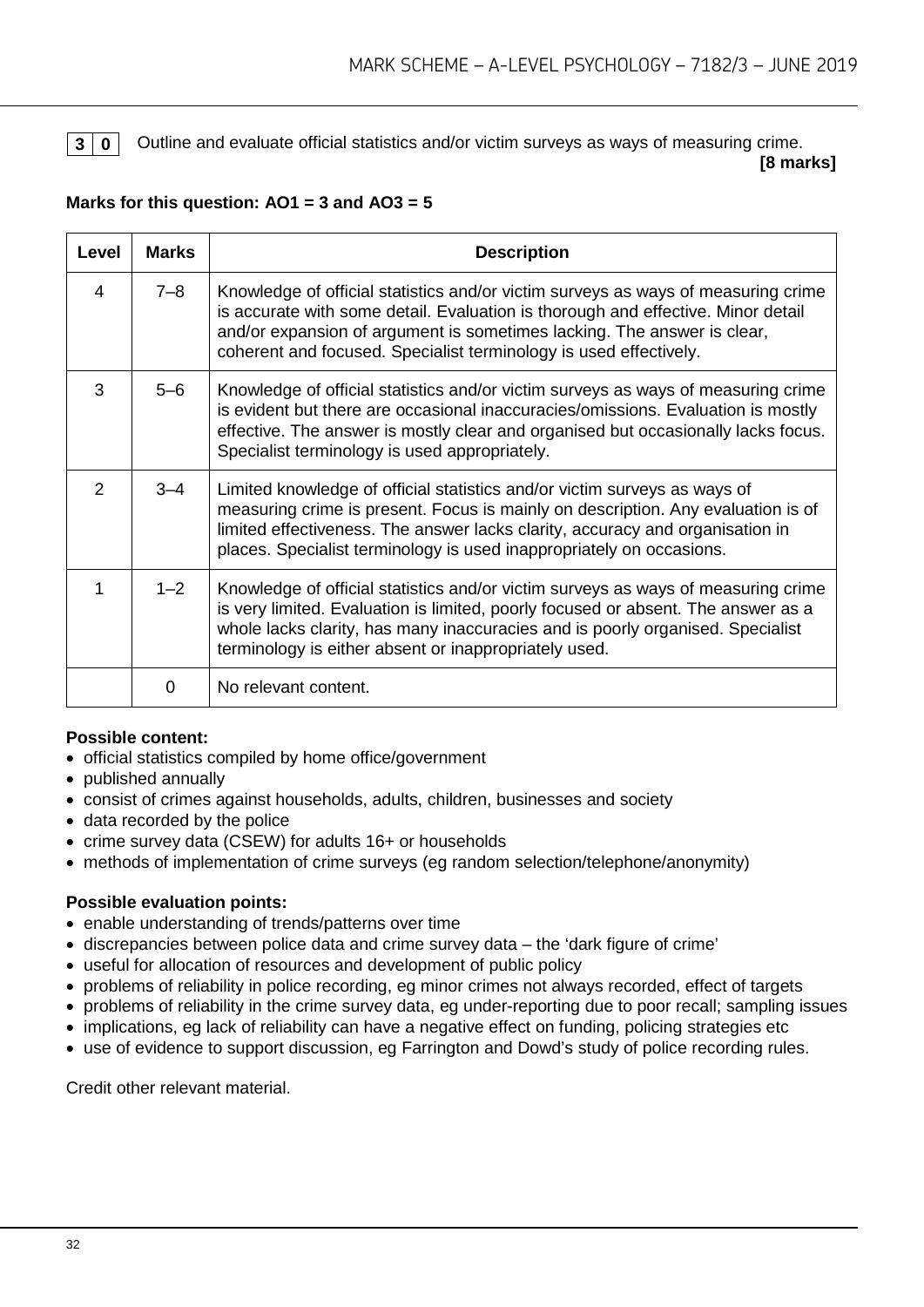#### **Section D**

#### **Addiction**



**3 1** Explain how two sets of images could be used in this study and why this would be an improvement.

**[4 marks]**

#### **Marks for this question: AO3 = 4**

**1 mark** for **each** of the following points:

- the researcher should use a different set of images for the before and after test
- the two sets would need to be matched for negative content, eg same level of violence/graphic imagery OR counterbalance the two sets of images, eg half the participants see A first followed by B, the other half see B first followed by A
- this would reduce effects of demand characteristics/the problem of order effects
- participants might guess the purpose of the study and therefore respond according to expectations/ participants might be affected by boredom/practice

Credit also answers explaining a different improvement

**3 2** How many of the participants had a score < the median in the before condition? Explain your answer.

**[4 marks]**

#### **Marks for this question: AO2 = 4**

**1 mark:** 7

**1 mark**: lower/less than

**1 mark**: we are told that all 15 scores are different

**4th mark** for any **one** of the following;

- this means that, when they are ordered from lowest to highest, the median would be the  $8<sup>th</sup>$ score/middle/centre score
- the above represented pictorially
- stating 7 would be below and 7 would be above the middle value of 23
- a valid formula-based answer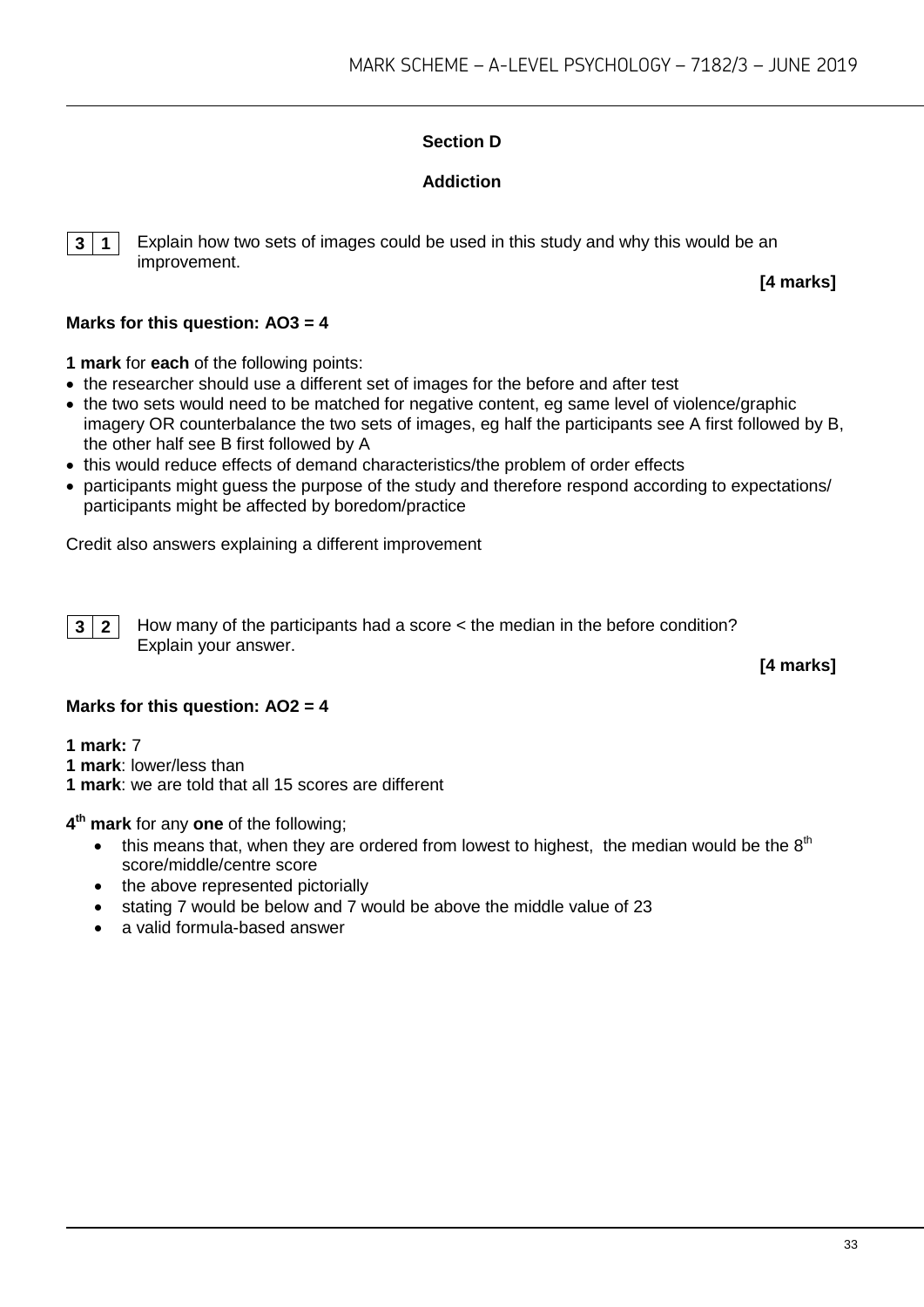

**3 3** Describe learning theory as applied to gambling. Refer to the study above in your answer.

**[8 marks]**

#### **Marks for this question: AO1 = 4 and AO2 = 4**

| Level         | <b>Marks</b> | <b>Description</b>                                                                                                                                                                                                                                                                   |
|---------------|--------------|--------------------------------------------------------------------------------------------------------------------------------------------------------------------------------------------------------------------------------------------------------------------------------------|
| 4             | $7 - 8$      | Knowledge of learning theory as applied to gambling is accurate with some<br>detail. Application is thorough and effective. Minor detail and/or expansion is<br>sometimes lacking. The answer is clear, coherent and focused. Specialist<br>terminology is used effectively.         |
| 3             | $5 - 6$      | Knowledge of learning theory as applied to gambling is evident but there are<br>occasional inaccuracies/omissions. Application is mostly effective. The answer is<br>mostly clear and organised but occasionally lacks focus. Specialist terminology<br>is used appropriately.       |
| $\mathcal{P}$ | $3 - 4$      | Limited knowledge of learning theory as applied to gambling is present. Any<br>application is of limited effectiveness. The answer lacks clarity, accuracy and<br>organisation in places. Specialist terminology is used inappropriately on<br>occasions.                            |
| 1             | $1 - 2$      | Knowledge of learning theory as applied to gambling is very limited. Application<br>is limited, poorly focused or absent. The answer as a whole lacks clarity, has<br>many inaccuracies and is poorly organised. Specialist terminology is either<br>absent or inappropriately used. |
|               | 0            | No relevant content.                                                                                                                                                                                                                                                                 |

#### **Possible content:**

- learning theory suggests that gambling is learnt through conditioning (classical and operant)
- operant conditioning occurs where the gambling behaviour is reinforced
- positive reinforcement occurs when gambling has positive consequences (win, excitement)
- partial reinforcement is when wins occur unpredictably at either variable intervals or on a variable ratio
- partial or variable schedules tend to result in more persistent gambling behaviour
- the behaviour does not extinguish even when wins stop
- social learning theory concepts as applied to gambling

#### **Possible application points:**

- the researchers are manipulating the schedules of reinforcement
- machine 'wins' act as positive reinforcement
- payout after every 2 minutes is an example of a fixed interval schedule
- payout on average after every 10<sup>th</sup> bet is an example of a variable ratio schedule more reinforcing and leads to stronger and more persistent betting behaviour
- the machines where people continue to bet even after wins stopped probably have a variable schedule, so the behaviour is hard to extinguish.

Credit other relevant material/application.